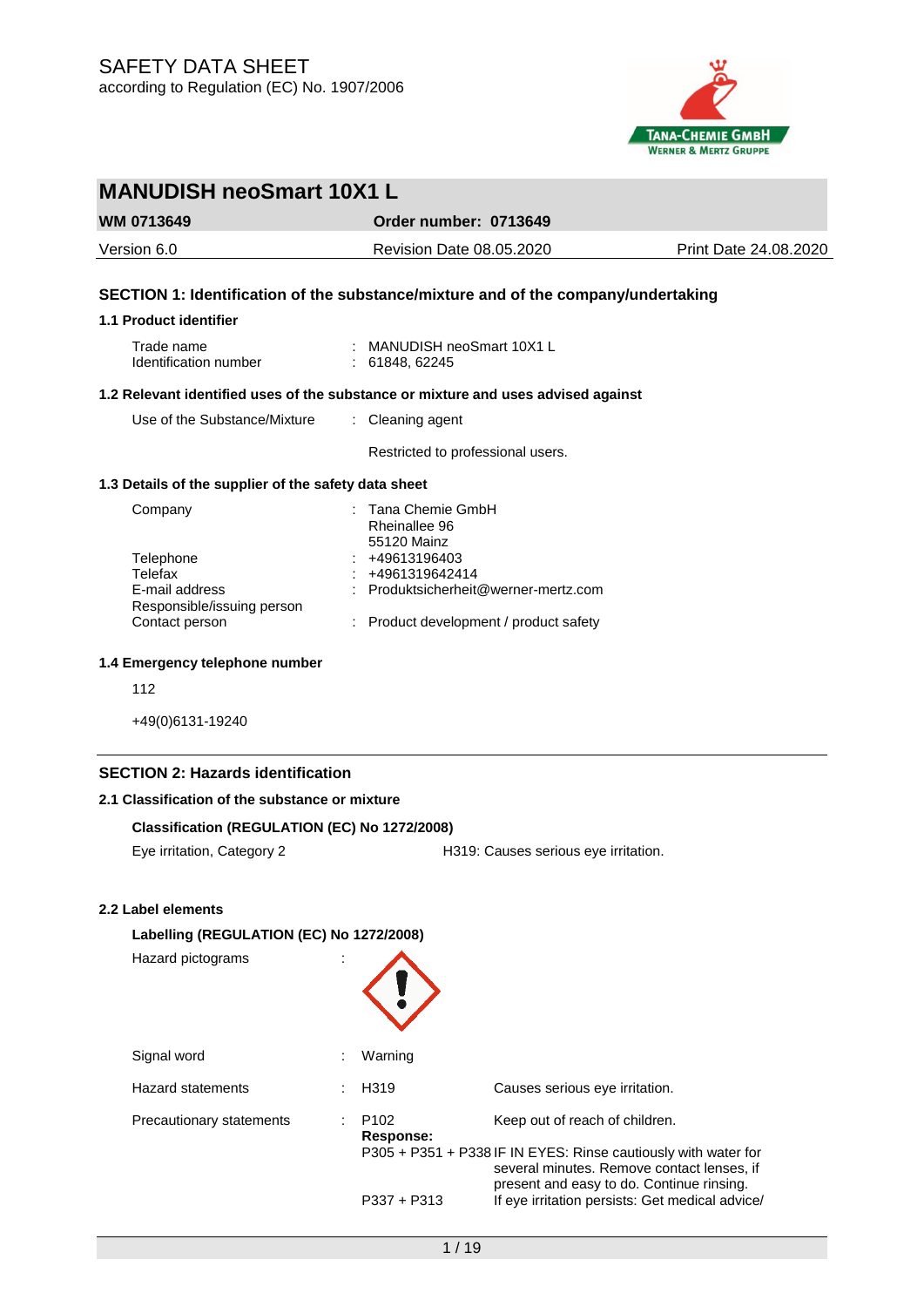

**WM 0713649 Order number: 0713649**

attention.

Version 6.0 Revision Date 08.05.2020 Print Date 24.08.2020

**Disposal:** 

Dispose of contents/ container to an approved

waste disposal plant.

Safety data sheet available on request.

## **2.3 Other hazards**

No information available.

## **SECTION 3: Composition/information on ingredients**

## **3.2 Mixtures**

## **Hazardous components**

| Chemical name                                                                                                     | CAS-No.<br>EC-No.<br>Registration number     | Classification                                                                                                                    | Concentration<br>(% w/w) |
|-------------------------------------------------------------------------------------------------------------------|----------------------------------------------|-----------------------------------------------------------------------------------------------------------------------------------|--------------------------|
| Alcohols, C12-14, ethoxylated,<br>sulfates, sodium salts                                                          | 68891-38-3<br>01-2119488639-16               | Skin Irrit. 2; H315<br>Eye Dam. 1; H318<br>Aquatic Chronic 3;<br>H412<br><b>SCL</b><br>$5 - 10 \%$ 2; H319<br>$>= 10.0 % 1; H318$ | $>= 10 - 15$             |
| 1-Propanaminium, 3-amino-N-<br>(carboxymethyl)-N,N-dimethyl-, N-<br>coco acyl derivs., hydroxides, inner<br>salts | 147170-44-3<br>931-296-8<br>01-2119488533-30 | Eye Dam. 1; H318<br>Aquatic Chronic 3;<br>H412<br><b>SCL</b><br>$> 4 - 10$ % 2; H319<br>$>$ 10.0 % 1; H318                        | $>= 4 - 5$               |
| sodium octyl sulphate                                                                                             | 142-31-4<br>205-535-5<br>01-2119966154-35    | Skin Irrit. 2; H315<br>Eye Dam. 1; H318<br><b>SCL</b><br>$10 - 20 \%$ 2; H319<br>$>= 20.0 %1; H318$                               | $>= 1 - 2$               |

For explanation of abbreviations see section 16.

## **SECTION 4: First aid measures**

## **4.1 Description of first aid measures**

General advice : Move out of dangerous area. Consult a physician.

Show this safety data sheet to the doctor in attendance.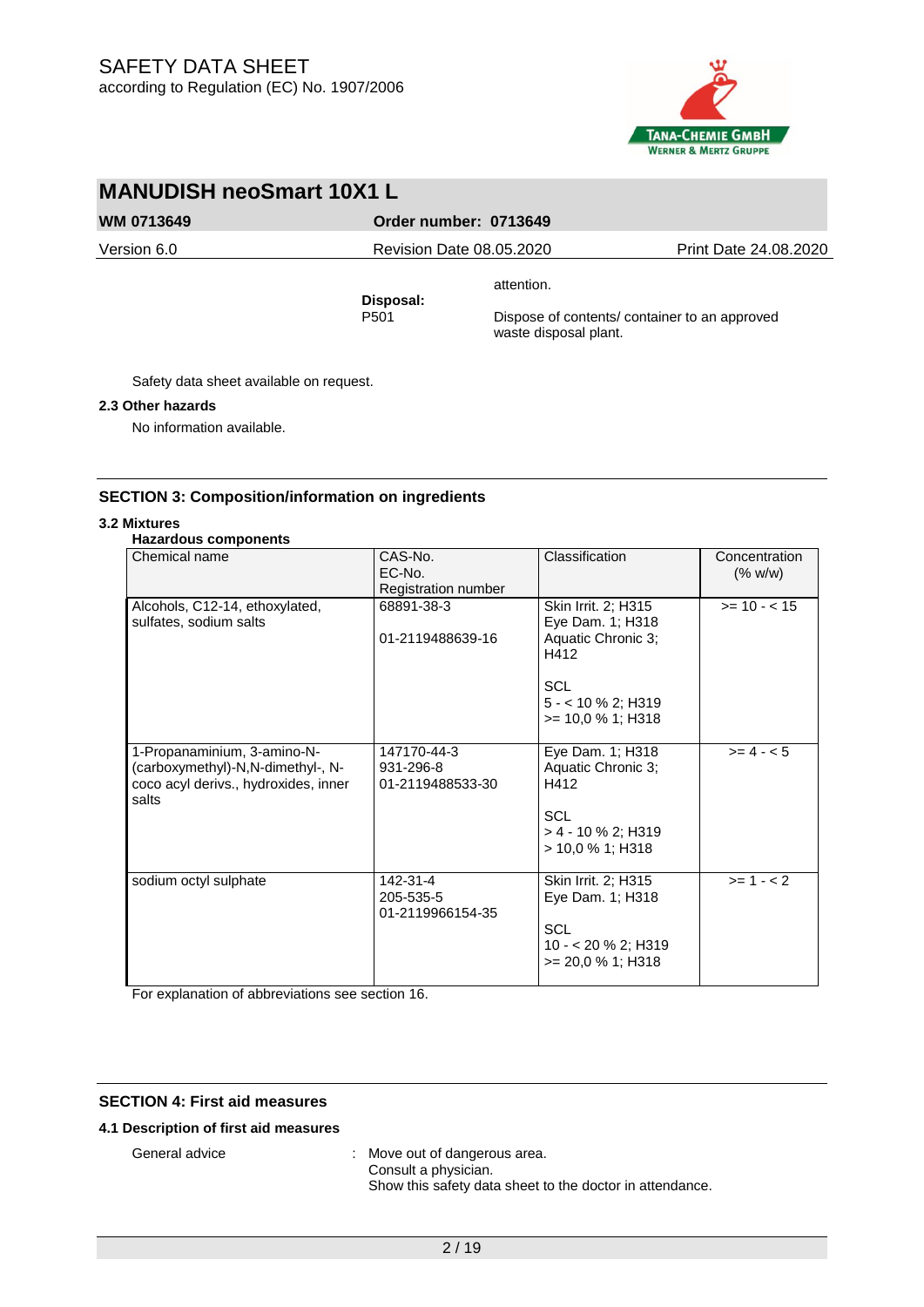

| <b>WM 0713649</b>                                               | Order number: 0713649                                                                                                                                                                                                       |                       |
|-----------------------------------------------------------------|-----------------------------------------------------------------------------------------------------------------------------------------------------------------------------------------------------------------------------|-----------------------|
| Version 6.0                                                     | <b>Revision Date 08.05.2020</b>                                                                                                                                                                                             | Print Date 24.08.2020 |
| If inhaled                                                      | Move to fresh air.<br>If symptoms persist, call a physician.                                                                                                                                                                |                       |
| In case of skin contact                                         | Take off contaminated clothing and shoes immediately.<br>Wash off with soap and plenty of water.<br>If symptoms persist, call a physician.                                                                                  |                       |
| In case of eye contact                                          | : Protect unharmed eye.<br>If easy to do, remove contact lens, if worn.<br>Rinse immediately with plenty of water, also under the eyelids, for at<br>least 15 minutes.<br>If eye irritation persists, consult a specialist. |                       |
| If swallowed                                                    | Clean mouth with water and drink afterwards plenty of water.<br>Do not give milk or alcoholic beverages.<br>Never give anything by mouth to an unconscious person.<br>Obtain medical attention.                             |                       |
| 4.2 Most important symptoms and effects, both acute and delayed |                                                                                                                                                                                                                             |                       |
| Symptoms                                                        | Irritation                                                                                                                                                                                                                  |                       |
| <b>Risks</b>                                                    | No information available.                                                                                                                                                                                                   |                       |
|                                                                 | 4.3 Indication of any immediate medical attention and special treatment needed                                                                                                                                              |                       |
| Treatment                                                       | For specialist advice physicians should contact the Poisons<br>Information Service.                                                                                                                                         |                       |

## **SECTION 5: Firefighting measures**

## **5.1 Extinguishing media** Suitable extinguishing media : Use extinguishing measures that are appropriate to local circumstances and the surrounding environment. **5.2 Special hazards arising from the substance or mixture** Specific hazards during firefighting : Do not allow run-off from fire fighting to enter drains or water courses. Hazardous combustion products : No hazardous combustion products are known **5.3 Advice for firefighters** Special protective equipment for : In the event of fire, wear self-contained breathing apparatus. firefighters Further information : Collect contaminated fire extinguishing water separately. This must not be discharged into drains. Fire residues and contaminated fire extinguishing water must be disposed of in accordance with local regulations.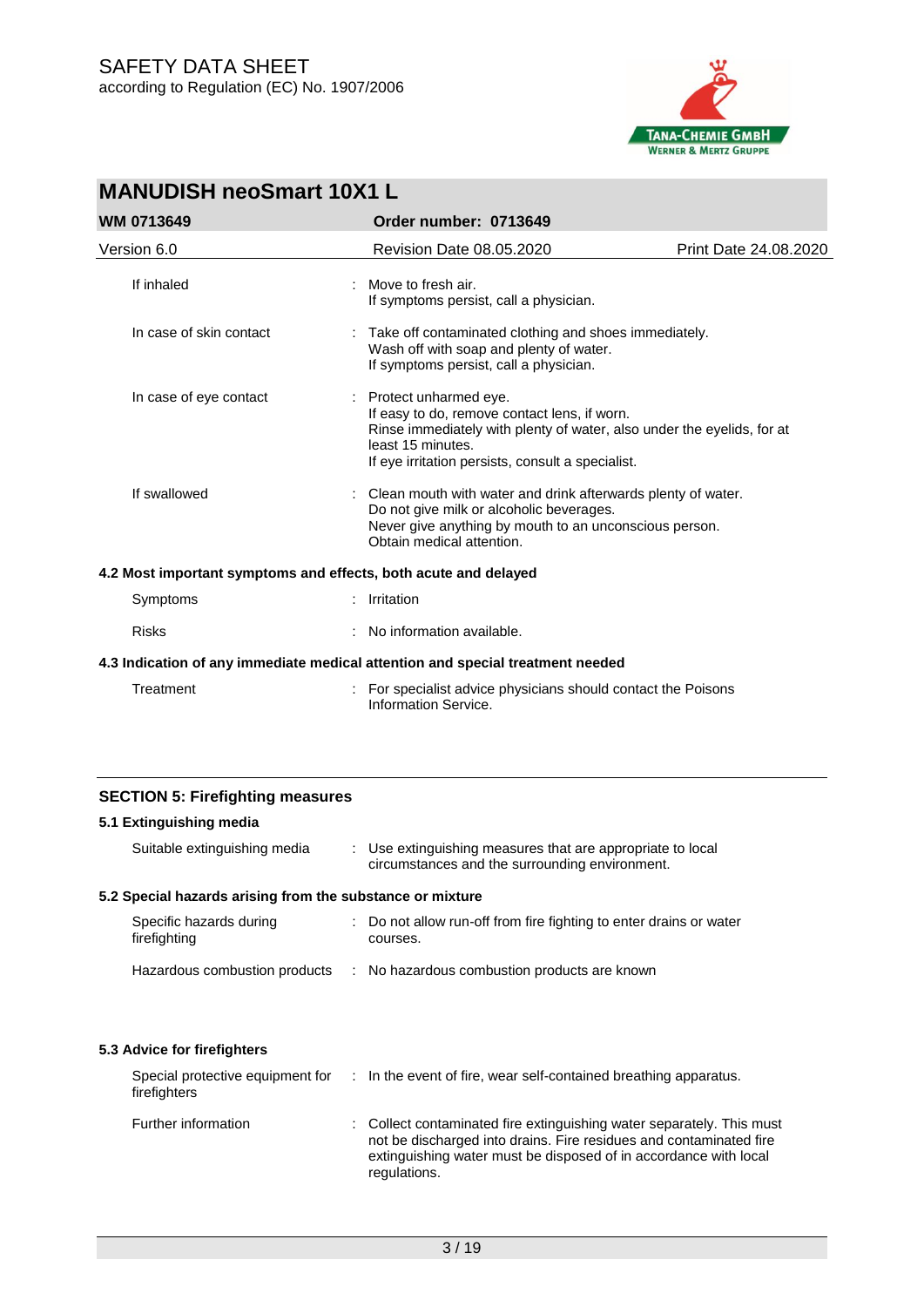

| <b>MANUDISH neoSmart 10X1 L</b>                                         |   |                                                                                                                                                                                                                                          |                       |  |  |
|-------------------------------------------------------------------------|---|------------------------------------------------------------------------------------------------------------------------------------------------------------------------------------------------------------------------------------------|-----------------------|--|--|
| <b>WM 0713649</b>                                                       |   | Order number: 0713649                                                                                                                                                                                                                    |                       |  |  |
| Version 6.0                                                             |   | Revision Date 08.05.2020                                                                                                                                                                                                                 | Print Date 24.08.2020 |  |  |
|                                                                         |   |                                                                                                                                                                                                                                          |                       |  |  |
| <b>SECTION 6: Accidental release measures</b>                           |   |                                                                                                                                                                                                                                          |                       |  |  |
| 6.1 Personal precautions, protective equipment and emergency procedures |   |                                                                                                                                                                                                                                          |                       |  |  |
| Personal precautions                                                    |   | : Use personal protective equipment.<br>Ensure adequate ventilation.                                                                                                                                                                     |                       |  |  |
| 6.2 Environmental precautions                                           |   |                                                                                                                                                                                                                                          |                       |  |  |
| Environmental precautions                                               |   | Do not flush into surface water or sanitary sewer system.                                                                                                                                                                                |                       |  |  |
| 6.3 Methods and materials for containment and cleaning up               |   |                                                                                                                                                                                                                                          |                       |  |  |
| Methods for cleaning up                                                 |   | Soak up with inert absorbent material (e.g. sand, silica gel, acid<br>binder, universal binder, sawdust).<br>Keep in suitable, closed containers for disposal.                                                                           |                       |  |  |
| 6.4 Reference to other sections                                         |   |                                                                                                                                                                                                                                          |                       |  |  |
| considerations"., Refer to section 15 for specific national regulation. |   | For personal protection see section 8., Treat recovered material as described in the section "Disposal                                                                                                                                   |                       |  |  |
| <b>SECTION 7: Handling and storage</b>                                  |   |                                                                                                                                                                                                                                          |                       |  |  |
| 7.1 Precautions for safe handling                                       |   |                                                                                                                                                                                                                                          |                       |  |  |
| Advice on safe handling                                                 |   | : Avoid contact with skin and eyes. For personal protection see section<br>8. Smoking, eating and drinking should be prohibited in the<br>application area. Dispose of rinse water in accordance with local and<br>national regulations. |                       |  |  |
| Advice on protection against fire<br>and explosion                      | ÷ | Normal measures for preventive fire protection.                                                                                                                                                                                          |                       |  |  |
| Hygiene measures                                                        |   | : Handle in accordance with good industrial hygiene and safety<br>practice. When using do not eat or drink. When using do not smoke.<br>Wash hands before breaks and at the end of workday.                                              |                       |  |  |
| 7.2 Conditions for safe storage, including any incompatibilities        |   |                                                                                                                                                                                                                                          |                       |  |  |
| Requirements for storage areas<br>and containers                        | ÷ | Store in original container. Keep container tightly closed in a dry and<br>well-ventilated place. Store at room temperature in the original<br>container.                                                                                |                       |  |  |
| Other data                                                              |   | No decomposition if stored and applied as directed.                                                                                                                                                                                      |                       |  |  |
| 7.3 Specific end use(s)                                                 |   |                                                                                                                                                                                                                                          |                       |  |  |
| Specific use(s)                                                         |   | Cleaning agent                                                                                                                                                                                                                           |                       |  |  |

## **SECTION 8: Exposure controls/personal protection**

## **8.1 Control parameters**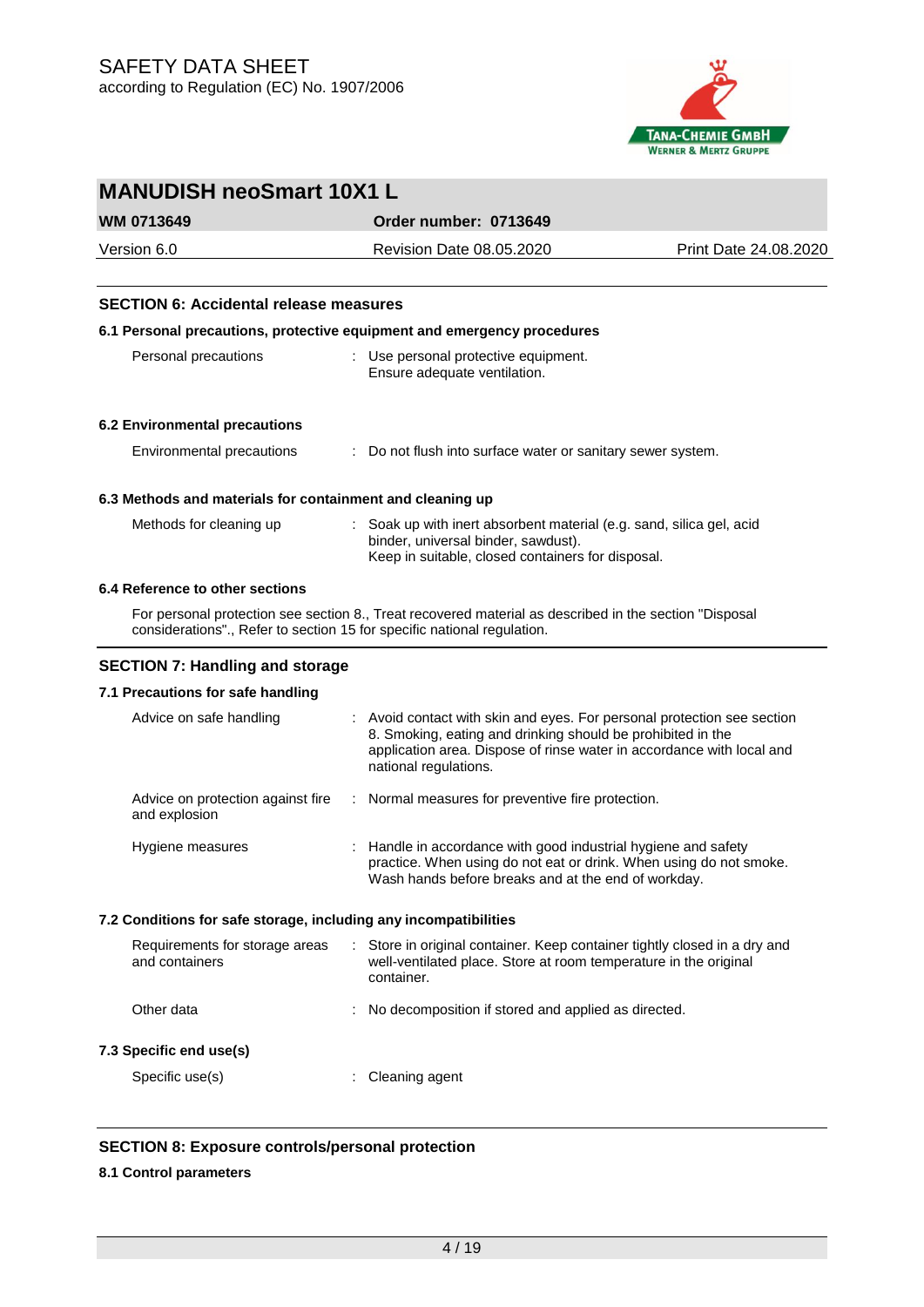

## **WM 0713649 Order number: 0713649**

Version 6.0 Revision Date 08.05.2020 Print Date 24.08.2020

Contains no substances with occupational exposure limit values.

| <b>DNEL</b>                                                                                                                       |                                                                                                                                                |
|-----------------------------------------------------------------------------------------------------------------------------------|------------------------------------------------------------------------------------------------------------------------------------------------|
| Alcohols, C12-14, ethoxylated, : End Use: Workers<br>sulfates, sodium salts<br>68891-38-3:                                        | Exposure routes: Skin contact<br>Potential health effects: Long-term systemic effects<br>Value: 2750 mg/kg bw/day                              |
|                                                                                                                                   | End Use: Workers<br>Exposure routes: Inhalation<br>Potential health effects: Long-term systemic effects<br>Value: 175 mg/m3                    |
|                                                                                                                                   | <b>End Use: Consumers</b><br>Exposure routes: Skin contact<br>Potential health effects: Long-term systemic effects<br>Value: 1650 mg/kg bw/day |
|                                                                                                                                   | End Use: Consumers<br>Exposure routes: Inhalation<br>Potential health effects: Long-term systemic effects<br>Value: 52 mg/m3                   |
|                                                                                                                                   | <b>End Use: Consumers</b><br>Exposure routes: Ingestion<br>Potential health effects: Long-term systemic effects<br>Value: 15 mg/kg             |
|                                                                                                                                   | End Use: Workers<br>Exposure routes: Skin contact<br>Potential health effects: Long-term local effects<br>Value: 0,132 mg/cm2                  |
|                                                                                                                                   | End Use: Consumers<br>Exposure routes: Skin contact<br>Potential health effects: Long-term local effects<br>Value: 0,079 mg/cm2                |
| 1-Propanaminium, 3-amino-N-<br>(carboxymethyl)-N,N-<br>dimethyl-, N-coco acyl derivs.,<br>hydroxides, inner salts<br>147170-44-3: | : End Use: Workers<br>Exposure routes: Inhalation<br>Potential health effects: Long-term systemic effects<br>Value: 44 mg/m3                   |
|                                                                                                                                   | End Use: Workers<br>Exposure routes: Skin contact<br>Potential health effects: Long-term systemic effects<br>Value: 12,5 mg/kg                 |
|                                                                                                                                   | <b>End Use: Consumers</b><br>Exposure routes: Ingestion<br>Potential health effects: Long-term systemic effects<br>Value: 7,5 mg/kg            |
|                                                                                                                                   | <b>End Use: Consumers</b><br>Exposure routes: Skin contact                                                                                     |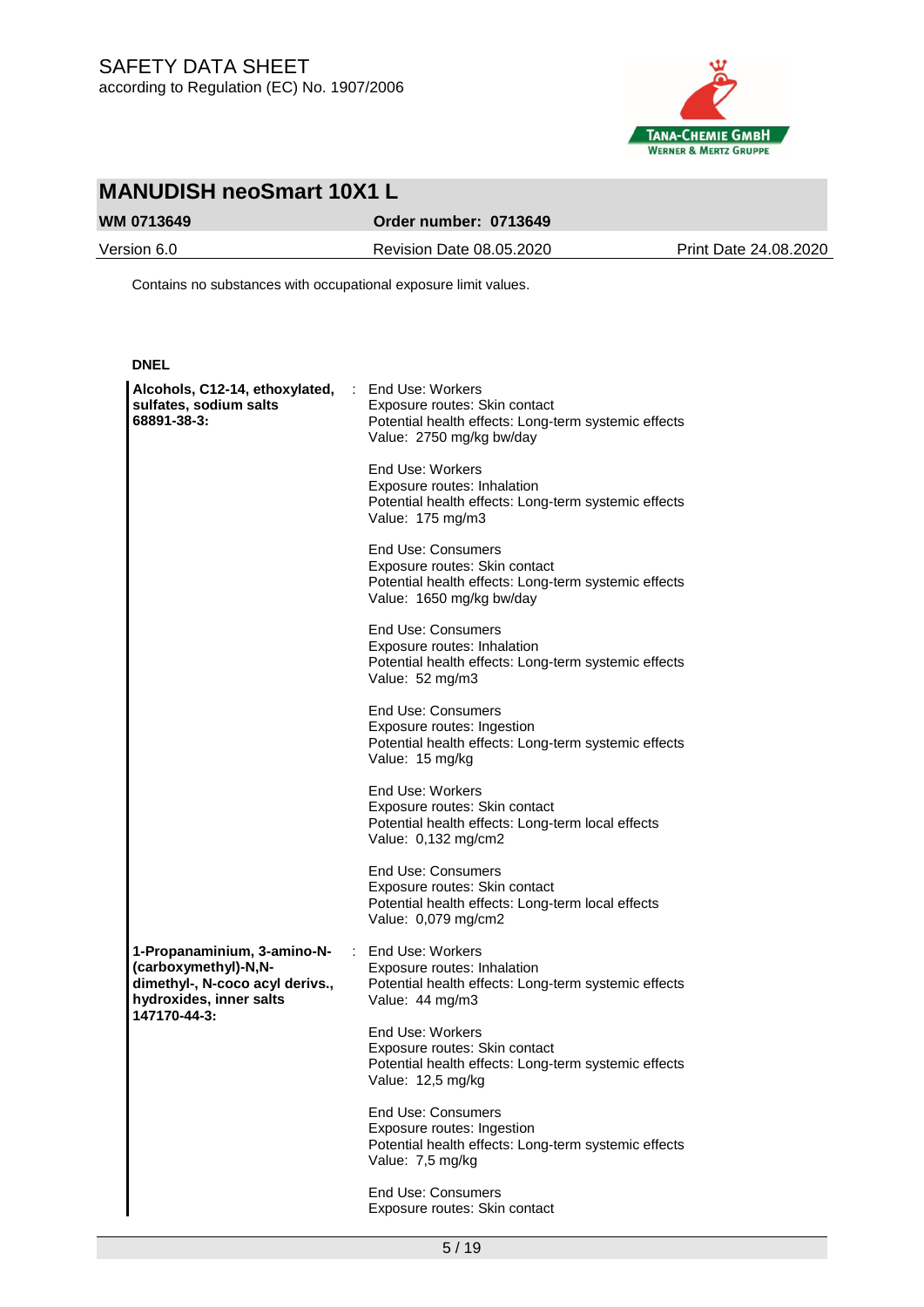

| <b>MANUDISH neoSmart 10X1 L</b>                                                       |                                                                                                                                         |                       |  |  |
|---------------------------------------------------------------------------------------|-----------------------------------------------------------------------------------------------------------------------------------------|-----------------------|--|--|
| <b>WM 0713649</b>                                                                     | Order number: 0713649                                                                                                                   |                       |  |  |
| Version 6.0                                                                           | Revision Date 08.05.2020                                                                                                                | Print Date 24.08.2020 |  |  |
|                                                                                       | Potential health effects: Long-term systemic effects<br>Value: 7,5 mg/kg                                                                |                       |  |  |
| sodium octyl sulphate<br>$142 - 31 - 4:$                                              | End Use: Workers<br>Exposure routes: Skin contact<br>Potential health effects: Long-term systemic effects<br>Value: 4060 mg/kg          |                       |  |  |
|                                                                                       | End Use: Workers<br>Exposure routes: Inhalation<br>Potential health effects: Long-term systemic effects<br>Value: 285 mg/m3             |                       |  |  |
|                                                                                       | <b>End Use: Consumers</b><br>Exposure routes: Skin contact<br>Potential health effects: Long-term systemic effects<br>Value: 2440 mg/kg |                       |  |  |
|                                                                                       | <b>End Use: Consumers</b><br>Exposure routes: Inhalation<br>Potential health effects: Long-term systemic effects<br>Value: 85 mg/m3     |                       |  |  |
|                                                                                       | <b>End Use: Consumers</b><br>Exposure routes: Ingestion<br>Potential health effects: Long-term systemic effects<br>Value: 24 mg/kg      |                       |  |  |
| <b>PNEC</b>                                                                           |                                                                                                                                         |                       |  |  |
| Alcohols, C12-14, ethoxylated, : Fresh water<br>sulfates, sodium salts<br>68891-38-3: | Value: 0,24 mg/l                                                                                                                        |                       |  |  |
|                                                                                       | Marine water<br>Value: 0,024 mg/l                                                                                                       |                       |  |  |
|                                                                                       | Fresh water sediment<br>Value: 0,9168 mg/kg                                                                                             |                       |  |  |
|                                                                                       | Marine sediment<br>Value: 0,09168 mg/kg                                                                                                 |                       |  |  |
|                                                                                       | Soil<br>Value: 7,5 mg/kg dry weight (d.w.)                                                                                              |                       |  |  |
|                                                                                       | <b>STP</b><br>Value: 10000 mg/l                                                                                                         |                       |  |  |
|                                                                                       | intermittent release<br>Value: 0,071 mg/l                                                                                               |                       |  |  |
|                                                                                       | Fresh water sediment<br>Value: 5,45 mg/kg                                                                                               |                       |  |  |
|                                                                                       | Marine sediment<br>Value: 0,545 mg/kg                                                                                                   |                       |  |  |
| 1-Propanaminium, 3-amino-N-<br>$\mathbb{Z}^+$                                         | Fresh water                                                                                                                             |                       |  |  |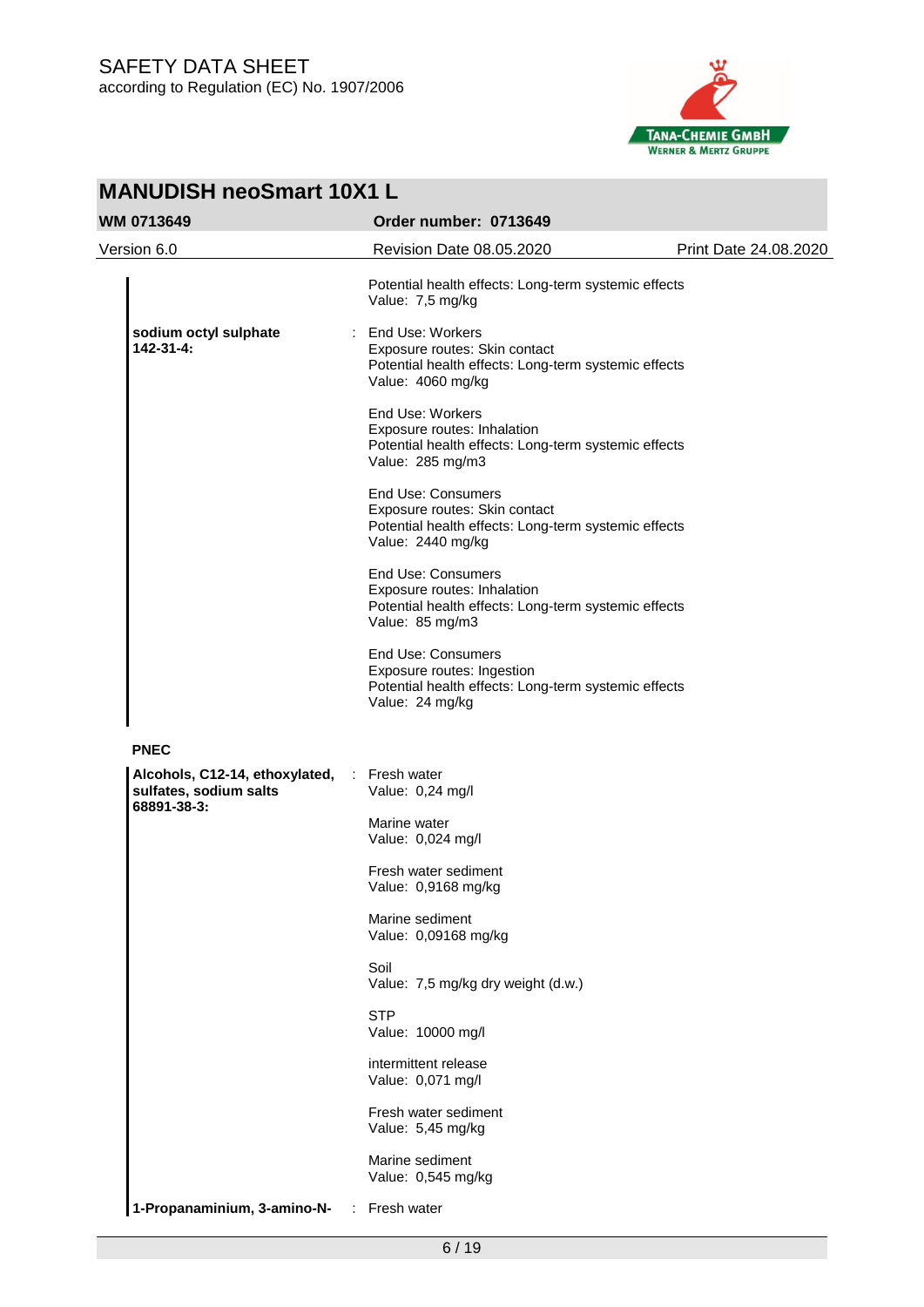

| <b>MANUDISH neoSmart 10X1 L</b>                                                                    |                                                                                                                                                                                                                                                                                                  |                       |  |  |
|----------------------------------------------------------------------------------------------------|--------------------------------------------------------------------------------------------------------------------------------------------------------------------------------------------------------------------------------------------------------------------------------------------------|-----------------------|--|--|
| WM 0713649                                                                                         | Order number: 0713649                                                                                                                                                                                                                                                                            |                       |  |  |
| Version 6.0                                                                                        | Revision Date 08.05.2020                                                                                                                                                                                                                                                                         | Print Date 24.08.2020 |  |  |
| (carboxymethyl)-N,N-<br>dimethyl-, N-coco acyl derivs.,<br>hydroxides, inner salts<br>147170-44-3: | Value: 0,0135 mg/l                                                                                                                                                                                                                                                                               |                       |  |  |
|                                                                                                    | Marine water<br>Value: 0,00135 mg/l                                                                                                                                                                                                                                                              |                       |  |  |
|                                                                                                    | <b>STP</b><br>Value: 3000 mg/l                                                                                                                                                                                                                                                                   |                       |  |  |
|                                                                                                    | Marine sediment<br>Value: 0,1 mg/kg                                                                                                                                                                                                                                                              |                       |  |  |
|                                                                                                    | Soil<br>Value: 0,8 mg/kg                                                                                                                                                                                                                                                                         |                       |  |  |
| sodium octyl sulphate<br>$142 - 31 - 4:$                                                           | : Fresh water<br>Value: 0,1357 mg/l                                                                                                                                                                                                                                                              |                       |  |  |
|                                                                                                    | Marine water<br>Value: 0,01357 mg/l                                                                                                                                                                                                                                                              |                       |  |  |
|                                                                                                    | <b>STP</b><br>Value: 1,35 mg/l                                                                                                                                                                                                                                                                   |                       |  |  |
|                                                                                                    | Fresh water sediment<br>Value: 1,5 mg/kg                                                                                                                                                                                                                                                         |                       |  |  |
|                                                                                                    | Marine sediment<br>Value: 0,15 mg/kg                                                                                                                                                                                                                                                             |                       |  |  |
|                                                                                                    | Soil<br>Value: 0,22 mg/kg                                                                                                                                                                                                                                                                        |                       |  |  |
| 8.2 Exposure controls                                                                              |                                                                                                                                                                                                                                                                                                  |                       |  |  |
| <b>Personal protective equipment</b>                                                               |                                                                                                                                                                                                                                                                                                  |                       |  |  |
| Eye protection                                                                                     | If splashes are likely to occur, wear:<br>Tightly fitting safety goggles                                                                                                                                                                                                                         |                       |  |  |
| <b>Hand protection</b>                                                                             |                                                                                                                                                                                                                                                                                                  |                       |  |  |
| Material                                                                                           | : For prolonged or repeated contact use protective gloves.<br>It is suggested the usage of chemical resistant gloves made of butyl<br>rubber or nitrile rubber category III according to EN 374-1: 2003 (0,4<br>mm).<br>As alternative, a different type of gloves might be used if, accordingly |                       |  |  |
|                                                                                                    | to the recommendations of the producer, guarantee the same level of<br>protection.                                                                                                                                                                                                               |                       |  |  |
| Remarks                                                                                            | Take note of the information given by the producer concerning<br>permeability and break through times, and of special workplace<br>conditions (mechanical strain, duration of contact).                                                                                                          |                       |  |  |
| Skin and body protection                                                                           | not required under normal use                                                                                                                                                                                                                                                                    |                       |  |  |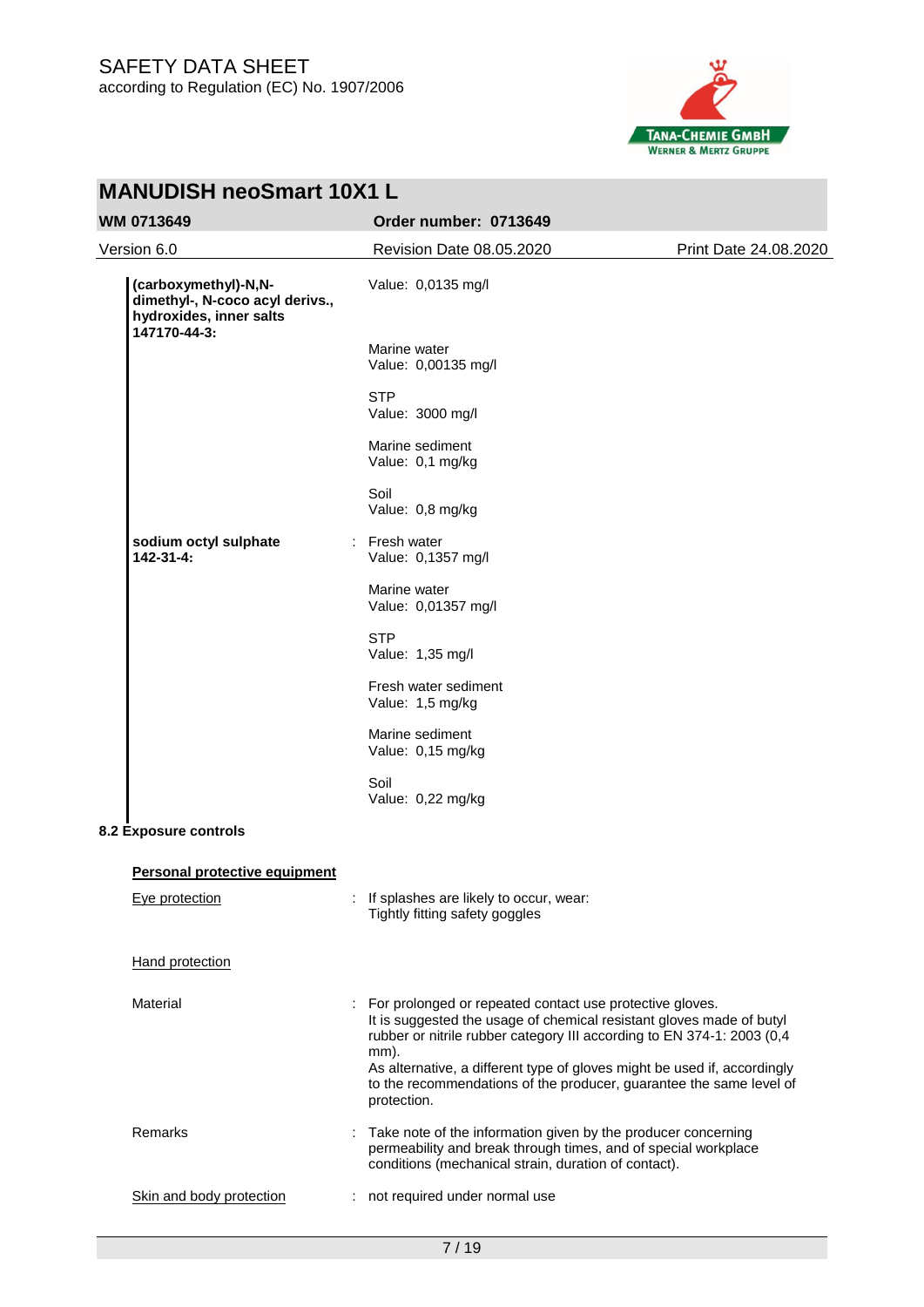

| <b>MANUDISH neoSmart 10X1 L</b>                    |                                                                                                    |                       |
|----------------------------------------------------|----------------------------------------------------------------------------------------------------|-----------------------|
| <b>WM 0713649</b>                                  | Order number: 0713649                                                                              |                       |
| Version 6.0                                        | Revision Date 08.05.2020                                                                           | Print Date 24.08.2020 |
| Respiratory protection                             | : Not required; except in case of aerosol formation.<br>Recommended Filter type:<br>ABEK-P3-filter |                       |
| <b>Environmental exposure controls</b>             |                                                                                                    |                       |
| General advice                                     | : Do not flush into surface water or sanitary sewer system.                                        |                       |
| <b>SECTION 9: Physical and chemical properties</b> |                                                                                                    |                       |

## **9.1 Information on basic physical and chemical properties**

| Appearance                                 | liquid                   |
|--------------------------------------------|--------------------------|
| Colour                                     | İ.<br>green              |
| Odour                                      | characteristic           |
| <b>Odour Threshold</b>                     | No data available        |
| рH                                         | ca. 5,5, at 20 °C        |
| Melting point/range                        | No data available        |
| Boiling point/boiling range                | No data available        |
| Flash point                                | Not applicable           |
| Evaporation rate                           | No data available        |
| Flammability (solid, gas)                  | No data available        |
| Flammability (liquids)                     | No data available        |
| Burning rate                               | No data available        |
| Lower explosion limit                      | No data available        |
| Upper explosion limit                      | No data available        |
| Vapour pressure                            | No data available        |
| Relative vapour density                    | No data available        |
| Relative density                           | No data available        |
| Density                                    | ca. 1,036 g/cm3 at 20 °C |
| Water solubility                           | soluble<br>÷             |
| Solubility in other solvents               | No data available        |
| Partition coefficient: n-<br>octanol/water | No data available        |
| Ignition temperature                       | No data available        |
| Thermal decomposition                      | No data available        |
| Viscosity, dynamic                         | ca. 1.000 mPa.s at 20 °C |
|                                            |                          |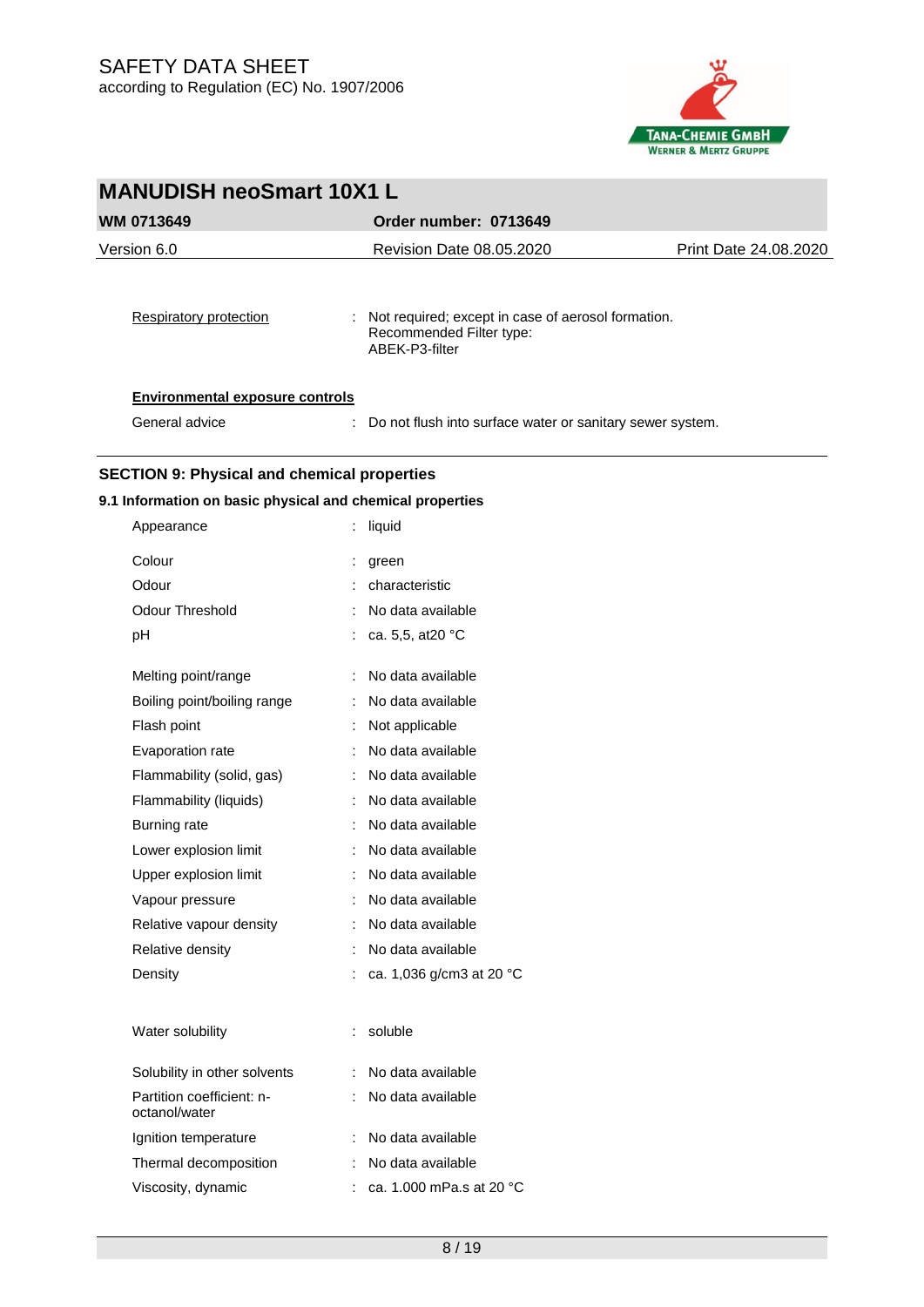

| <b>MANUDISH neoSmart 10X1 L</b>                     |                                                                                                           |                       |  |  |
|-----------------------------------------------------|-----------------------------------------------------------------------------------------------------------|-----------------------|--|--|
| WM 0713649                                          | Order number: 0713649                                                                                     |                       |  |  |
| Version 6.0                                         | Revision Date 08.05.2020                                                                                  | Print Date 24.08.2020 |  |  |
|                                                     |                                                                                                           |                       |  |  |
| Viscosity, kinematic                                | No data available                                                                                         |                       |  |  |
| Explosive properties                                | No data available                                                                                         |                       |  |  |
| Oxidizing properties                                | No data available                                                                                         |                       |  |  |
| 9.2 Other information                               |                                                                                                           |                       |  |  |
| none                                                |                                                                                                           |                       |  |  |
| <b>SECTION 10: Stability and reactivity</b>         |                                                                                                           |                       |  |  |
| 10.1 Reactivity                                     |                                                                                                           |                       |  |  |
|                                                     | Stable under recommended storage conditions., No dangerous reaction known under conditions of normal use. |                       |  |  |
| 10.2 Chemical stability                             |                                                                                                           |                       |  |  |
| No decomposition if stored and applied as directed. |                                                                                                           |                       |  |  |
| 10.3 Possibility of hazardous reactions             |                                                                                                           |                       |  |  |
| Hazardous reactions                                 | : Stable under recommended storage conditions., No decomposition if<br>used as directed.                  |                       |  |  |
| 10.4 Conditions to avoid                            |                                                                                                           |                       |  |  |
| Conditions to avoid                                 | : No data available                                                                                       |                       |  |  |
| 10.5 Incompatible materials                         |                                                                                                           |                       |  |  |
| Materials to avoid                                  | : No data available                                                                                       |                       |  |  |
| 10.6 Hazardous decomposition products               |                                                                                                           |                       |  |  |
| Hazardous decomposition<br>products                 | : No hazardous decomposition products are known.                                                          |                       |  |  |
| Other information                                   | No hazardous decomposition products are known.                                                            |                       |  |  |
|                                                     |                                                                                                           |                       |  |  |

## **SECTION 11: Toxicological information**

## **11.1 Information on toxicological effects**

## **Product**

| Skin corrosion/irritation            | : May cause skin irritation in susceptible persons.                                                             |
|--------------------------------------|-----------------------------------------------------------------------------------------------------------------|
| Serious eye damage/eye<br>irritation | Vapours may cause irritation to the eyes, respiratory system and the<br>skin.<br>Causes serious eye irritation. |
| Respiratory or skin sensitisation    | : No data available                                                                                             |
| Germ cell mutagenicity               | : Not Rated                                                                                                     |
| Carcinogenicity                      | Not Rated                                                                                                       |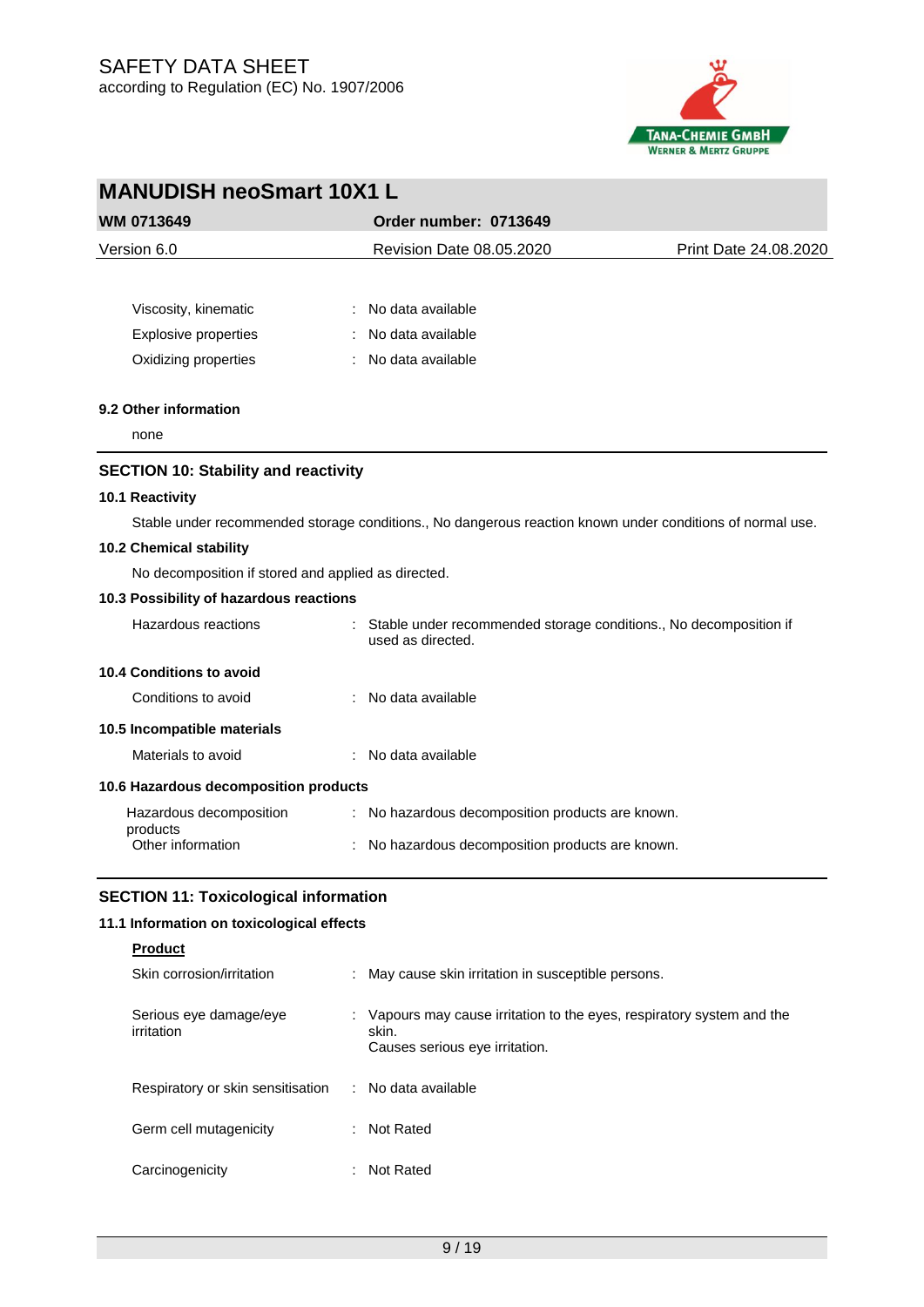

| <b>MANUDISH neoSmart 10X1 L</b>                                                     |                                                                                                                      |                       |  |  |
|-------------------------------------------------------------------------------------|----------------------------------------------------------------------------------------------------------------------|-----------------------|--|--|
| <b>WM 0713649</b>                                                                   | Order number: 0713649                                                                                                |                       |  |  |
| Version 6.0                                                                         | Revision Date 08.05.2020                                                                                             | Print Date 24.08.2020 |  |  |
| Reproductive toxicity                                                               | : Not Rated                                                                                                          |                       |  |  |
| STOT - single exposure                                                              | : The substance or mixture is not classified as specific target organ<br>toxicant, single exposure.                  |                       |  |  |
| STOT - repeated exposure                                                            | The substance or mixture is not classified as specific target organ<br>÷<br>toxicant, repeated exposure.             |                       |  |  |
| Aspiration toxicity                                                                 | Not Rated                                                                                                            |                       |  |  |
| Further information                                                                 | : No data available                                                                                                  |                       |  |  |
| Components:<br>Alcohols, C12-14, ethoxylated, sulfates, sodium salts<br>68891-38-3: |                                                                                                                      |                       |  |  |
| Acute oral toxicity                                                                 | : LD50 Oral Rat: 2.870 mg/kg<br>Method: OECD Test Guideline 401                                                      |                       |  |  |
|                                                                                     | LD50 Rat: 7.400 mg/kg<br>Method: OECD Test Guideline 401                                                             |                       |  |  |
| Acute dermal toxicity                                                               | : LD50 Rat: $> 2.000$ mg/kg<br>Method: OECD Test Guideline 402<br>GLP: yes                                           |                       |  |  |
| Skin corrosion/irritation                                                           | : Species: Rabbit<br>Method: OECD Test Guideline 404                                                                 |                       |  |  |
| Serious eye damage/eye<br>irritation                                                | : Species: Rabbit<br>Method: OECD Test Guideline 405                                                                 |                       |  |  |
|                                                                                     | Respiratory or skin sensitisation : Result: Does not cause skin sensitisation.                                       |                       |  |  |
| Germ cell mutagenicity                                                              |                                                                                                                      |                       |  |  |
| Genotoxicity in vitro                                                               | : Result: negative<br>Method: OECD Test Guideline 471                                                                |                       |  |  |
| Reproductive toxicity                                                               | : Species: Rat<br>Application Route: Oral<br>NOAEL: > 300 mg/kg,<br>F1: > 300 mg/kg, Method: OECD Test Guideline 416 |                       |  |  |
| Teratogenicity                                                                      | Species: Rat<br>Application Route: Oral<br>>1.000 mg/kg<br>> 1.000 mg/kg<br>Method: OECD Test Guideline 414          |                       |  |  |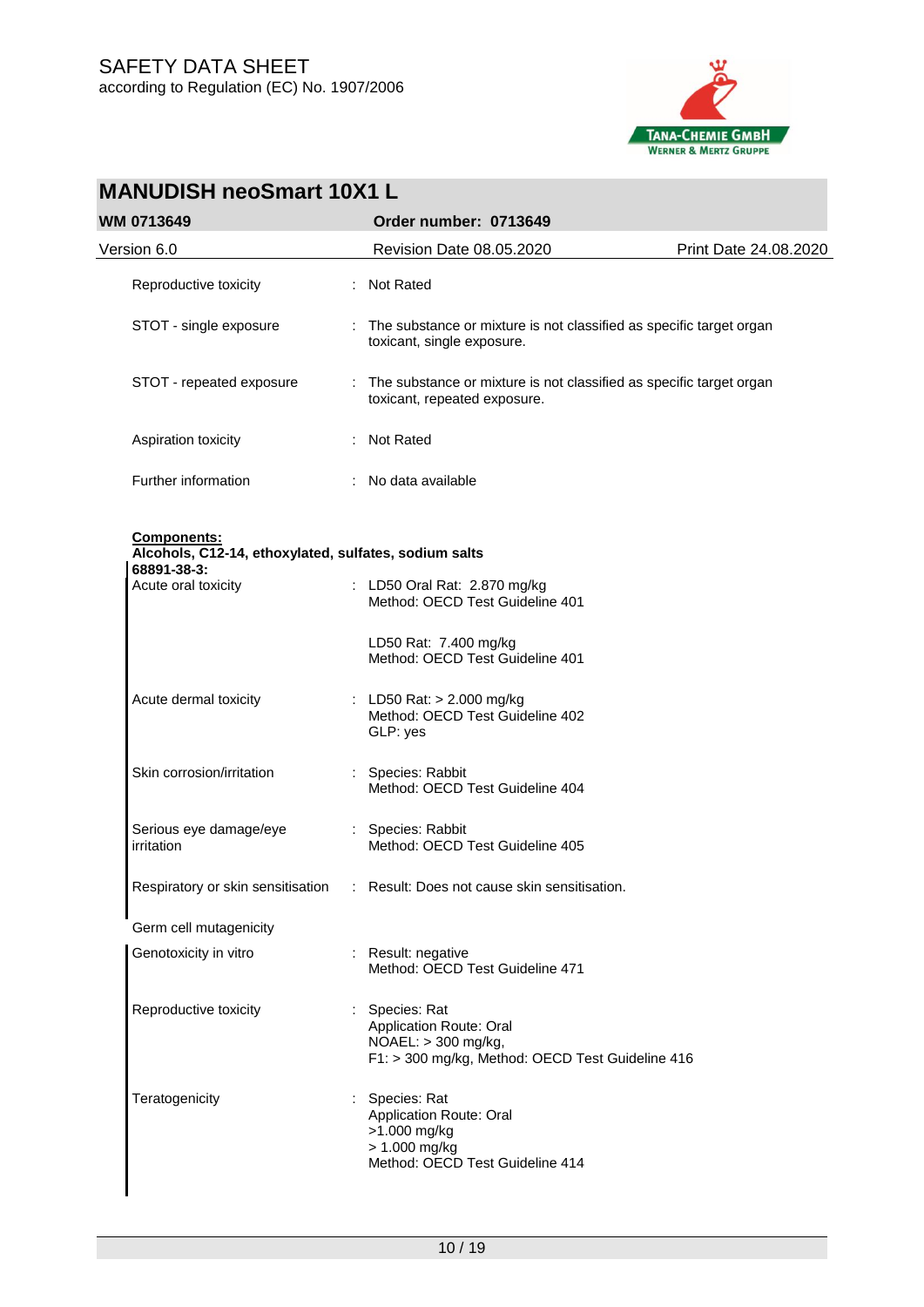

| <b>MANUDISH neoSmart 10X1 L</b>           |  |                                                                                                             |                       |  |
|-------------------------------------------|--|-------------------------------------------------------------------------------------------------------------|-----------------------|--|
| <b>WM 0713649</b>                         |  | Order number: 0713649                                                                                       |                       |  |
| Version 6.0                               |  | Revision Date 08.05.2020                                                                                    | Print Date 24.08.2020 |  |
| Repeated dose toxicity                    |  | : NOAEL: 300 mg/kg                                                                                          |                       |  |
| STOT - repeated exposure                  |  | : Exposure routes: Ingestion<br>Target Organs: Liver                                                        |                       |  |
| salts                                     |  | 1-Propanaminium, 3-amino-N-(carboxymethyl)-N,N-dimethyl-, N-coco acyl derivs., hydroxides, inner            |                       |  |
| 147170-44-3:<br>Acute oral toxicity       |  | : LD50 Oral : $> 8.000$ mg/kg<br>Method: OECD Test Guideline 401                                            |                       |  |
|                                           |  | LD50 Rat: 2.335 mg/kg                                                                                       |                       |  |
| Acute dermal toxicity                     |  | : LD50 Rat: $> 2.000$ mg/kg                                                                                 |                       |  |
| Reproductive toxicity                     |  | : Species: Rat<br><b>Application Route: Oral</b><br>NOAEL: 300 mg/kg                                        |                       |  |
| Teratogenicity                            |  | : Species: Rat<br>Application Route: Oral<br>1.000 mg/kg<br>100 mg/kg<br>Method: see user defined free text |                       |  |
| Repeated dose toxicity                    |  | : Rat, male and female: NOAEL: 300 mg/kg                                                                    |                       |  |
|                                           |  | Application Route: Oral<br>Exposure time: 90 d<br>Method: see user defined free text                        |                       |  |
| sodium octyl sulphate<br>$142 - 31 - 4$ : |  |                                                                                                             |                       |  |
| Acute oral toxicity                       |  | : LD50 Oral Rat: > 2.000 mg/kg<br>Method: OECD Test Guideline 423                                           |                       |  |
| Acute dermal toxicity                     |  | : LD50 Dermal Rabbit: $> 2.000$ mg/kg<br>Method: OECD Test Guideline 402                                    |                       |  |
| Skin corrosion/irritation                 |  | : Result: Skin irritation                                                                                   |                       |  |
| Serious eye damage/eye<br>irritation      |  | : Result: Causes serious eye damage.                                                                        |                       |  |
| Repeated dose toxicity                    |  | : No observed adverse effect level: Rat: 488 mg/kg                                                          |                       |  |
|                                           |  | Application Route: Oral<br>Method: OECD Test Guideline 408                                                  |                       |  |
|                                           |  | Lowest observed adverse effect level: Rat: 1016 mg/kg                                                       |                       |  |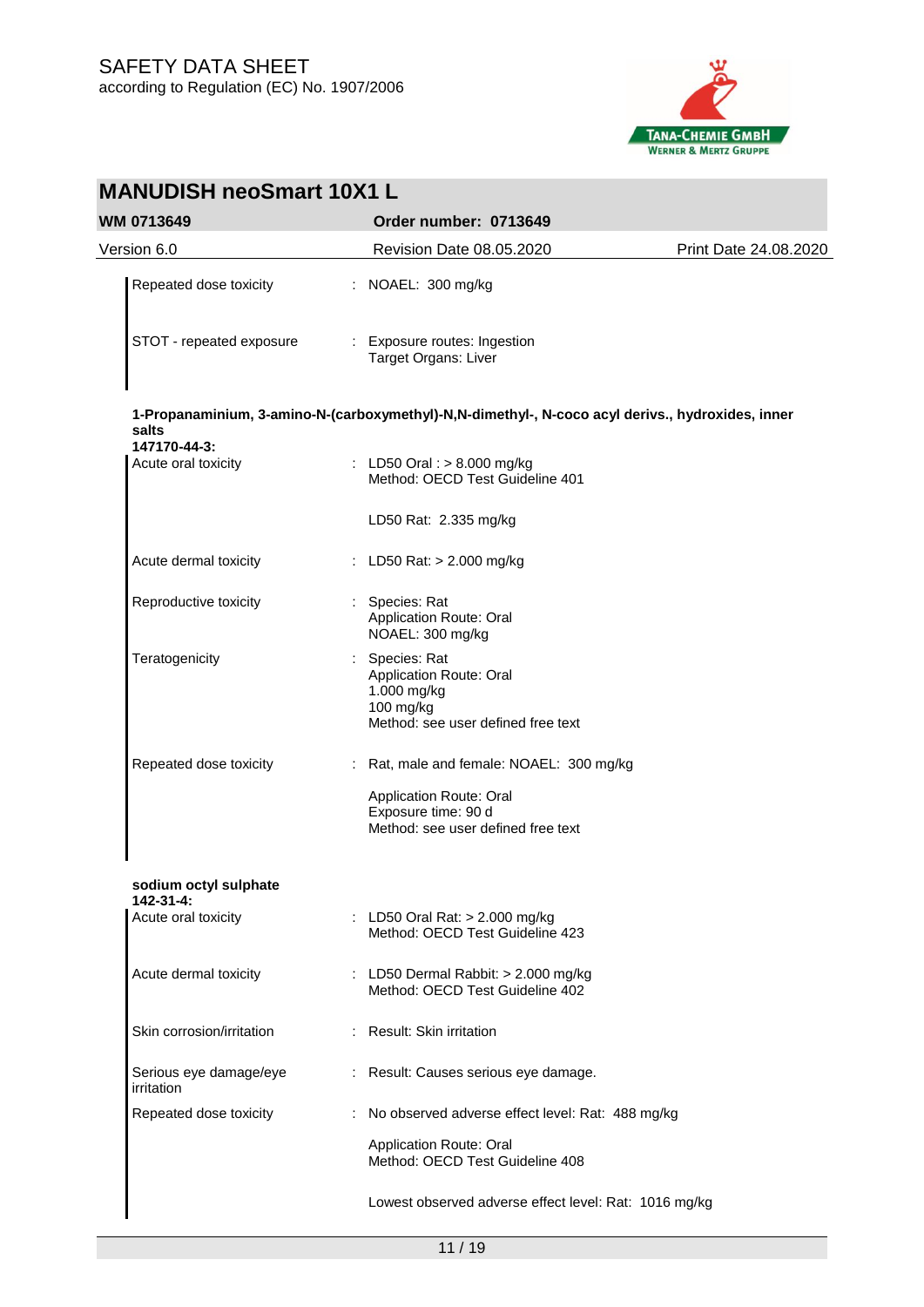

| <b>MANUDISH neoSmart 10X1 L</b> |                                                                                                                                                                                  |                       |  |
|---------------------------------|----------------------------------------------------------------------------------------------------------------------------------------------------------------------------------|-----------------------|--|
| <b>WM 0713649</b>               | Order number: 0713649                                                                                                                                                            |                       |  |
| Version 6.0                     | Revision Date 08.05.2020                                                                                                                                                         | Print Date 24.08.2020 |  |
|                                 | Application Route: Oral<br>Method: OECD Test Guideline 408<br>No observed adverse effect level: Mouse: 400 mg/kg<br>Application Route: Dermal<br>Method: OECD Test Guideline 411 |                       |  |

## **SECTION 12: Ecological information**

| 12.1 Toxicity                                                                       |                                                                                                                                                   |  |  |  |  |  |  |
|-------------------------------------------------------------------------------------|---------------------------------------------------------------------------------------------------------------------------------------------------|--|--|--|--|--|--|
| Components:<br>Alcohols, C12-14, ethoxylated, sulfates, sodium salts<br>68891-38-3: |                                                                                                                                                   |  |  |  |  |  |  |
| Toxicity to fish                                                                    | : LC50 (Danio rerio (zebra fish)): 7,1 mg/l<br>Exposure time: 96 h<br>Test Type: flow-through test<br>Method: OECD Test Guideline 203<br>GLP: yes |  |  |  |  |  |  |
|                                                                                     | LC50 (Fish): $> 1 - 10$ mg/l<br>Test Type: semi-static test<br>Method: OECD Test Guideline 203                                                    |  |  |  |  |  |  |
|                                                                                     | LC50 (Leuciscus idus (Golden orfe)): 10 - 100 mg/l<br>Method: OECD Test Guideline 203                                                             |  |  |  |  |  |  |
|                                                                                     | NOEC (Oncorhynchus mykiss (rainbow trout)): 0,14 mg/l<br>Exposure time: 28 d<br>Test Type: flow-through test<br>Method: OECD Test Guideline 204   |  |  |  |  |  |  |
|                                                                                     | LC50 (Brachydanio rerio (zebrafish)): 1 - 10 mg/l<br>Test Type: flow-through test<br>Method: OECD Test Guideline 203                              |  |  |  |  |  |  |
|                                                                                     | LC50 (Brachydanio rerio (zebrafish)): 7,1 mg/l<br>Exposure time: 96 h                                                                             |  |  |  |  |  |  |
| Toxicity to daphnia and other<br>aquatic invertebrates                              | : EC50 (Daphnia pulex (Water flea)): 7,4 mg/l<br>Exposure time: 48 h<br>Test Type: Immobilization<br>Method: OECD Test Guideline 202              |  |  |  |  |  |  |
|                                                                                     | EC50 (Daphnia magna (Water flea)): > 1 - 10 mg/l<br>Exposure time: 48 h<br>Test Type: static test<br>Method: OECD Test Guideline 202              |  |  |  |  |  |  |
|                                                                                     | NOEC (Daphnia magna (Water flea)): 0,27 mg/l<br>Exposure time: 21 d<br>Test Type: flow-through test<br>Method: OECD Test Guideline 211            |  |  |  |  |  |  |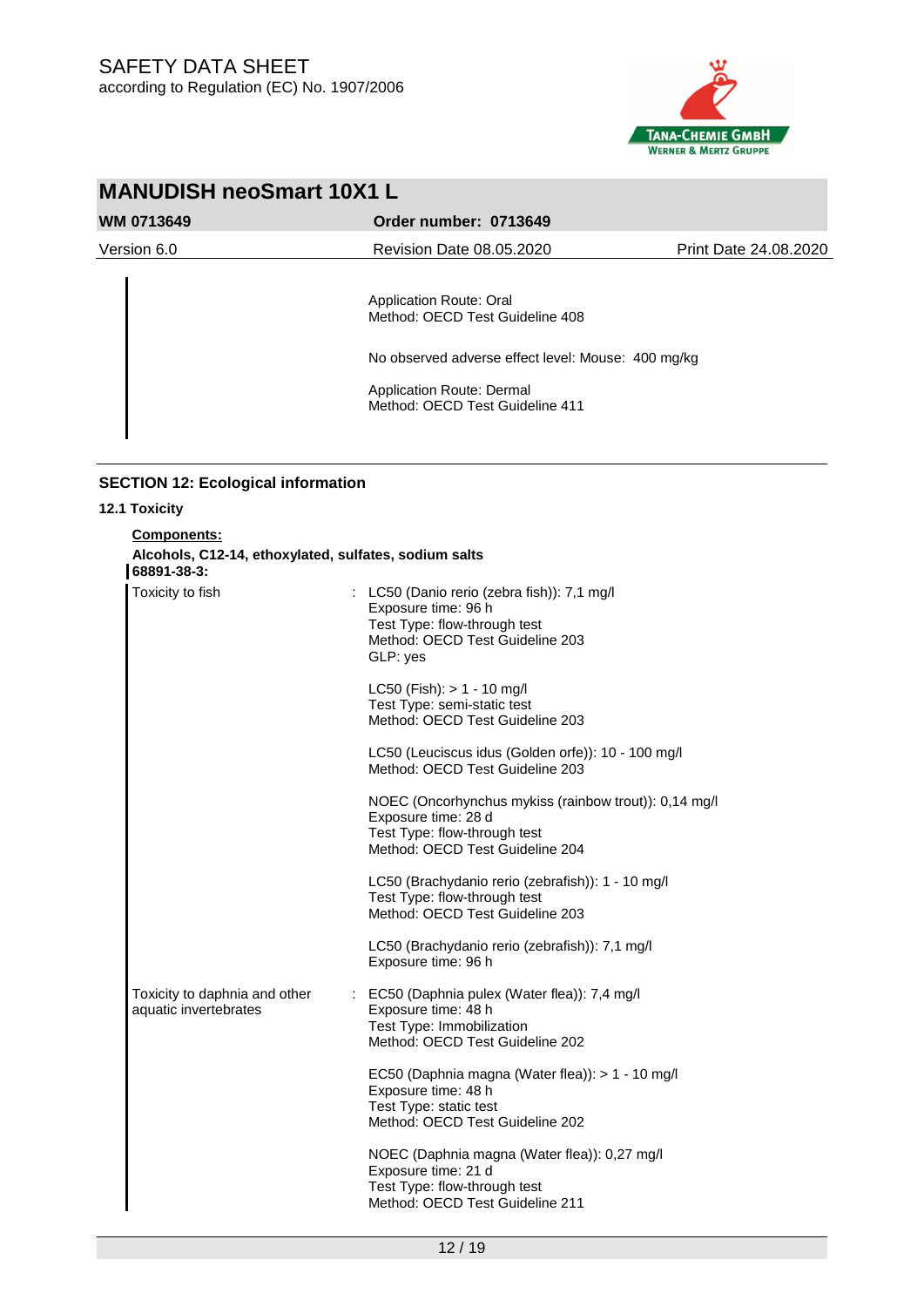

|                   | <b>MANUDISH neoSmart 10X1 L</b>                                              |                       |                                                                                                                                                                 |                       |  |
|-------------------|------------------------------------------------------------------------------|-----------------------|-----------------------------------------------------------------------------------------------------------------------------------------------------------------|-----------------------|--|
| <b>WM 0713649</b> |                                                                              | Order number: 0713649 |                                                                                                                                                                 |                       |  |
|                   | Version 6.0                                                                  |                       | Revision Date 08.05.2020                                                                                                                                        | Print Date 24.08.2020 |  |
|                   |                                                                              |                       | (Daphnia magna (Water flea)): 7,2 mg/l<br>Exposure time: 48 h                                                                                                   |                       |  |
|                   | Toxicity to algae                                                            |                       | : EC50 (Desmodesmus subspicatus (green algae)): 27,7 mg/l<br>Exposure time: 72 h<br>Test Type: Growth inhibition<br>Method: OECD Test Guideline 201<br>GLP: yes |                       |  |
|                   |                                                                              |                       | EC50 (Scenedesmus subspicatus): 10 - 100 mg/l<br>Method: OECD Test Guideline 201                                                                                |                       |  |
|                   |                                                                              |                       | EC50 (Desmodesmus subspicatus (green algae)): > 10 - 100 mg/l<br>Exposure time: 72 h<br>Test Type: static test<br>Method: OECD Test Guideline 201               |                       |  |
|                   |                                                                              |                       | NOEC: 0,95 mg/l<br>Test Type: Growth inhibition<br>Method: OECD Test Guideline 201                                                                              |                       |  |
|                   |                                                                              |                       | NOEC (Desmodesmus subspicatus (green algae)): 0,93 mg/l<br>Exposure time: 72 h<br>Test Type: static test<br>Method: OECD Test Guideline 201                     |                       |  |
|                   | Toxicity to bacteria                                                         |                       | : EC50 (Pseudomonas putida): > 10 g/l<br>Exposure time: 16 h<br>Test Type: Cell multiplication inhibition test<br>Method: DIN 38412<br>GLP: yes                 |                       |  |
|                   |                                                                              |                       | EC10 (Pseudomonas putida): > 10 g/l<br>Test Type: Cell multiplication inhibition test<br>GLP:                                                                   |                       |  |
|                   | Toxicity to fish (Chronic toxicity)                                          |                       | : NOEC: 1,2 mg/l                                                                                                                                                |                       |  |
|                   |                                                                              |                       | NOEC: 1 - 10 mg/l<br>Species: Leuciscus idus (Golden orfe)                                                                                                      |                       |  |
|                   |                                                                              |                       | NOEC: 0,14 mg/l<br>Exposure time: 28 d<br>Species: Oncorhynchus mykiss (rainbow trout)<br>Method: OECD Test Guideline 204                                       |                       |  |
|                   | Toxicity to daphnia and other<br>aquatic invertebrates (Chronic<br>toxicity) |                       | : NOEC: $> 0,1 - 1$ mg/l<br>Exposure time: 21 d<br>Species: Daphnia magna (Water flea)<br>Method: OECD Test Guideline 211                                       |                       |  |
|                   | Toxicity to soil dwelling<br>organisms                                       |                       | : NOEC: 750 mg/kg<br>Exposure time: 96 d<br>Species: Eisenia fetida (earthworms)<br>Method: OECD Test Guideline 222                                             |                       |  |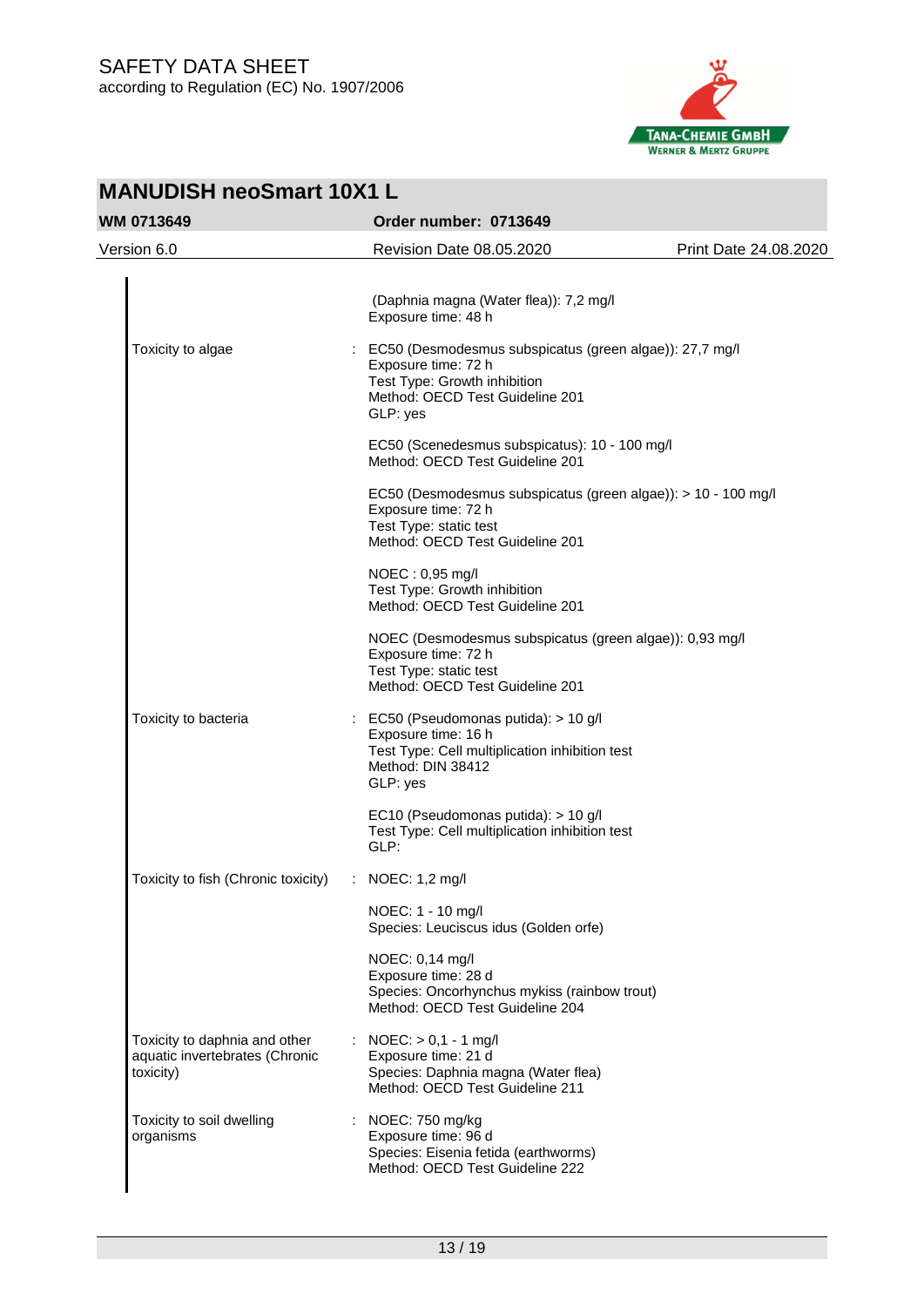

| <b>MANUDISH neoSmart 10X1 L</b>                                              |                                                                                                                                                     |                       |  |  |
|------------------------------------------------------------------------------|-----------------------------------------------------------------------------------------------------------------------------------------------------|-----------------------|--|--|
| WM 0713649                                                                   | Order number: 0713649                                                                                                                               |                       |  |  |
| Version 6.0                                                                  | Revision Date 08.05.2020                                                                                                                            | Print Date 24.08.2020 |  |  |
| salts<br>147170-44-3:                                                        | 1-Propanaminium, 3-amino-N-(carboxymethyl)-N,N-dimethyl-, N-coco acyl derivs., hydroxides, inner                                                    |                       |  |  |
| Toxicity to fish                                                             | : LC50 (Calamus penna): 1,11 mg/l<br>Exposure time: 96 h<br>Test Type: semi-static test<br>Method: OECD Test Guideline 203                          |                       |  |  |
|                                                                              | EC10 (Fish): 1,11 mg/l<br>Exposure time: 96 h<br>Method: OECD Test Guideline 203                                                                    |                       |  |  |
| Toxicity to daphnia and other<br>aquatic invertebrates                       | : EC50 (Daphnia magna (Water flea)): 6,5 mg/l<br>Exposure time: 48 h<br>Test Type: static test<br>Method: OECD Test Guideline 202                   |                       |  |  |
|                                                                              | EC50 (Daphnia magna (Water flea)): 0,3 mg/l<br>Exposure time: 21 d<br>Method: OECD Test Guideline 211                                               |                       |  |  |
| Toxicity to algae                                                            | : EC50 (Desmodesmus subspicatus (green algae)): 1,5 mg/l<br>Exposure time: 72 h<br>GLP: yes                                                         |                       |  |  |
| Toxicity to bacteria                                                         | : EC0 (Bacteria): > 3.000 mg/l<br>GLP:                                                                                                              |                       |  |  |
| Toxicity to fish (Chronic toxicity)                                          | : NOEC: $0,135 \text{ mg/l}$<br>Exposure time: 100 d<br>Species: Oncorhynchus mykiss (rainbow trout)<br>Method: OECD Test Guideline 210<br>GLP: yes |                       |  |  |
| Toxicity to daphnia and other<br>aquatic invertebrates (Chronic<br>toxicity) | : NOEC: 0,32 mg/l<br>Exposure time: 21 d<br>Species: Daphnia magna (Water flea)<br>Method: OECD Test Guideline 211<br>GLP: yes                      |                       |  |  |
| sodium octyl sulphate<br>142-31-4:                                           |                                                                                                                                                     |                       |  |  |
| Toxicity to fish                                                             | : LC50 (Brachydanio rerio (zebrafish)): $> 100$ mg/l<br>Exposure time: 96 h<br>Method: OECD Test Guideline 203                                      |                       |  |  |
| Toxicity to daphnia and other<br>aquatic invertebrates                       | : EC50 (Daphnia magna (Water flea)): > 100 mg/l<br>Exposure time: 48 h<br>Method: OECD Test Guideline 202                                           |                       |  |  |
| Toxicity to algae                                                            | $EC50:$ > 100 mg/l                                                                                                                                  |                       |  |  |
|                                                                              | EC50 (Desmodesmus subspicatus (green algae)): > 511 mg/l<br>Exposure time: 72 h                                                                     |                       |  |  |
| Toxicity to bacteria                                                         | : $EC0: > 100$ mg/l                                                                                                                                 |                       |  |  |
| Toxicity to fish (Chronic toxicity)                                          | : Lowest Observed Effect Concentration: > 1,357 mg/l                                                                                                |                       |  |  |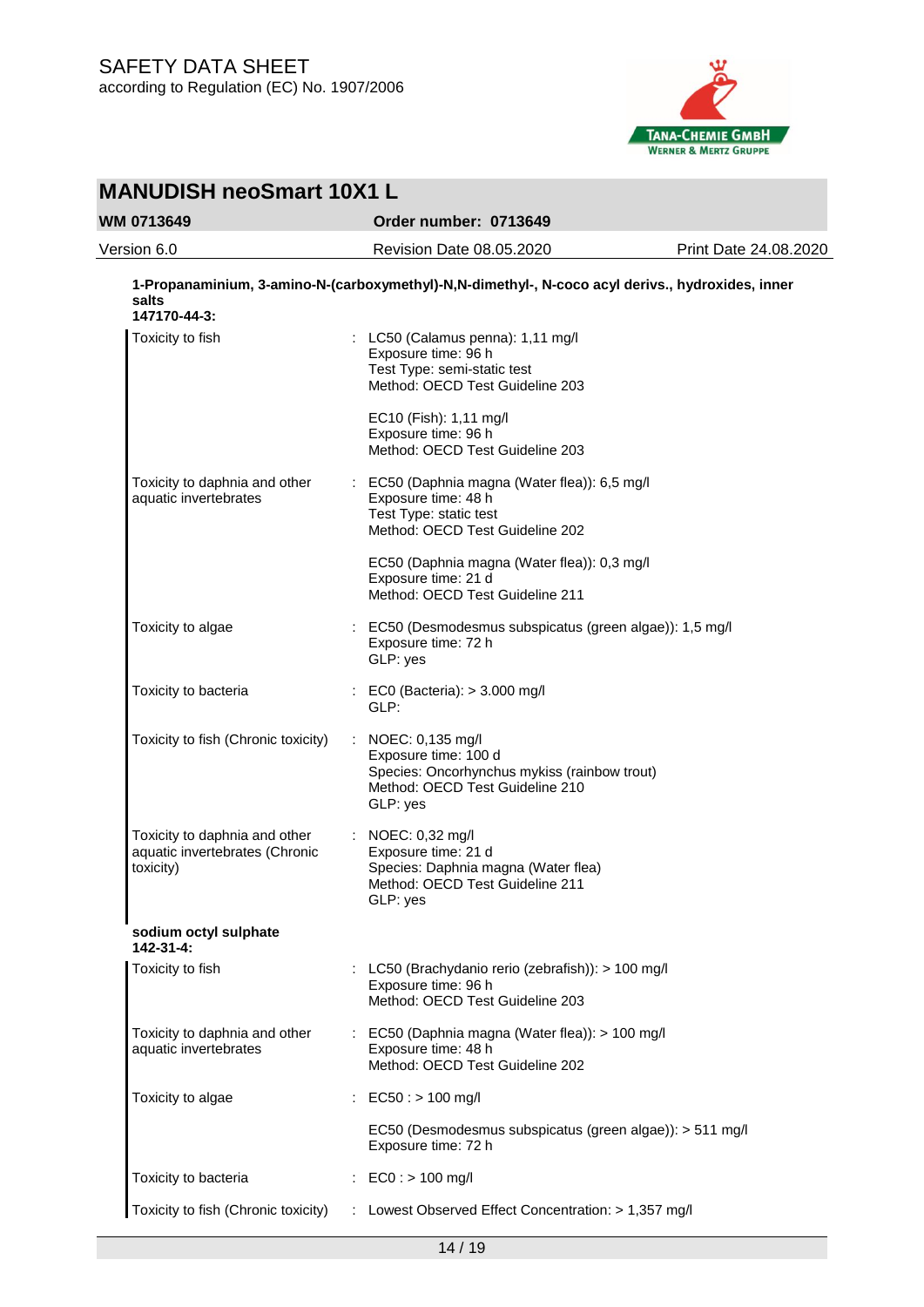

| <b>MANUDISH neoSmart 10X1 L</b>                                                            |                                                                                                                                                                                 |                       |
|--------------------------------------------------------------------------------------------|---------------------------------------------------------------------------------------------------------------------------------------------------------------------------------|-----------------------|
| <b>WM 0713649</b>                                                                          | Order number: 0713649                                                                                                                                                           |                       |
| Version 6.0                                                                                | Revision Date 08.05.2020                                                                                                                                                        | Print Date 24.08.2020 |
|                                                                                            | Exposure time: 42 d<br>Species: Pimephales promelas (fathead minnow)                                                                                                            |                       |
| Toxicity to daphnia and other<br>aquatic invertebrates (Chronic<br>toxicity)               | NOEC: 1,4 mg/l<br>÷.<br>Exposure time: 21 d<br>Species: Daphnia magna (Water flea)<br>Method: OECD Test Guideline 211                                                           |                       |
| 12.2 Persistence and degradability                                                         |                                                                                                                                                                                 |                       |
| Product:                                                                                   |                                                                                                                                                                                 |                       |
| Biodegradability                                                                           | Remarks: The surfactant(s) contained in this preparation complies<br>(comply) with the biodegradability criteria as laid down in Regulation<br>(EC) No. 648/2004 on detergents. |                       |
| <b>Components:</b><br>Alcohols, C12-14, ethoxylated, sulfates, sodium salts<br>68891-38-3: |                                                                                                                                                                                 |                       |
| Biodegradability                                                                           | : Test Type: aerobic<br>Result: rapidly biodegradable<br>Biodegradation: > 70 %<br>Exposure time: 28 d<br>Method: OECD 301 A                                                    |                       |
|                                                                                            | Test Type: anaerobic<br>Result: Biodegradable<br>Biodegradation: > 60 %<br>Exposure time: 41 d                                                                                  |                       |
| salts<br>147170-44-3:                                                                      | 1-Propanaminium, 3-amino-N-(carboxymethyl)-N,N-dimethyl-, N-coco acyl derivs., hydroxides, inner                                                                                |                       |
| Biodegradability                                                                           | : Test Type: aerobic<br>Concentration: 20 mg/l<br>Result: rapidly biodegradable<br>Biodegradation: 92 %<br>Exposure time: 28 d<br>Method: OECD 301 B                            |                       |
|                                                                                            | Test Type: anaerobic<br>Concentration: 102,4 mg/l<br>Biodegradation: 80 - 90 %<br>Exposure time: 60 d<br>Method: see user defined free text<br>GLP: yes                         |                       |
| Chemical Oxygen Demand<br>(COD)                                                            | 1.000.000 mg/l                                                                                                                                                                  |                       |
| sodium octyl sulphate<br>142-31-4:                                                         |                                                                                                                                                                                 |                       |
| Biodegradability                                                                           | Biodegradation: 98,2 %<br>Remarks: Expected to be biodegradable                                                                                                                 |                       |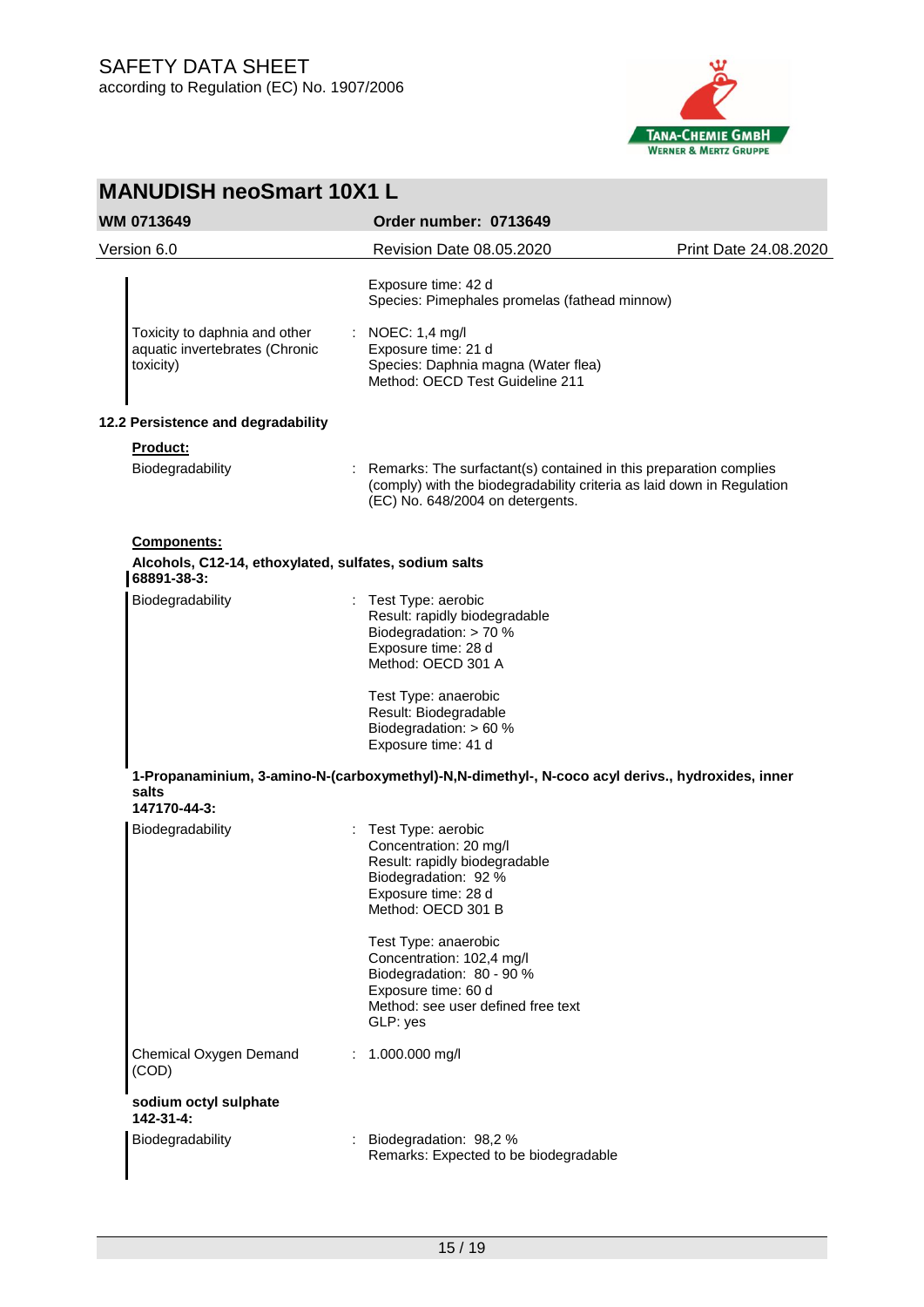

**WM 0713649 Order number: 0713649**

Version 6.0 Revision Date 08.05.2020 Print Date 24.08.2020 **12.3 Bioaccumulative potential Components: Alcohols, C12-14, ethoxylated, sulfates, sodium salts 68891-38-3:** Bioaccumulation : Remarks: Bioaccumulation is unlikely. **12.4 Mobility in soil Components: Alcohols, C12-14, ethoxylated, sulfates, sodium salts 68891-38-3:** Distribution among environmental compartments : Adsorption/Soil Medium:Soil Koc: 191Method: see user defined free text **12.5 Results of PBT and vPvB assessment Components: Alcohols, C12-14, ethoxylated, sulfates, sodium salts 68891-38-3:** Assessment : This substance is not considered to be very persistent and very bioaccumulating (vPvB).. This substance is not considered to be persistent, bioaccumulating and toxic (PBT).. **12.6 Other adverse effects Product:** Additional ecological information : There is no data available for this product. **SECTION 13: Disposal considerations 13.1 Waste treatment methods** Product : Do not dispose of waste into sewer. Do not contaminate ponds, waterways or ditches with chemical or used container. Offer surplus and non-recyclable solutions to a licensed disposal company. Contaminated packaging : Empty remaining contents. Dispose of as unused product.

## **SECTION 14: Transport information**

- **14.1 UN number ADR** Not dangerous goods **IMDG** Not dangerous goods **IATA** Not dangerous goods
- **14.2 Proper shipping name**

Do not re-use empty containers.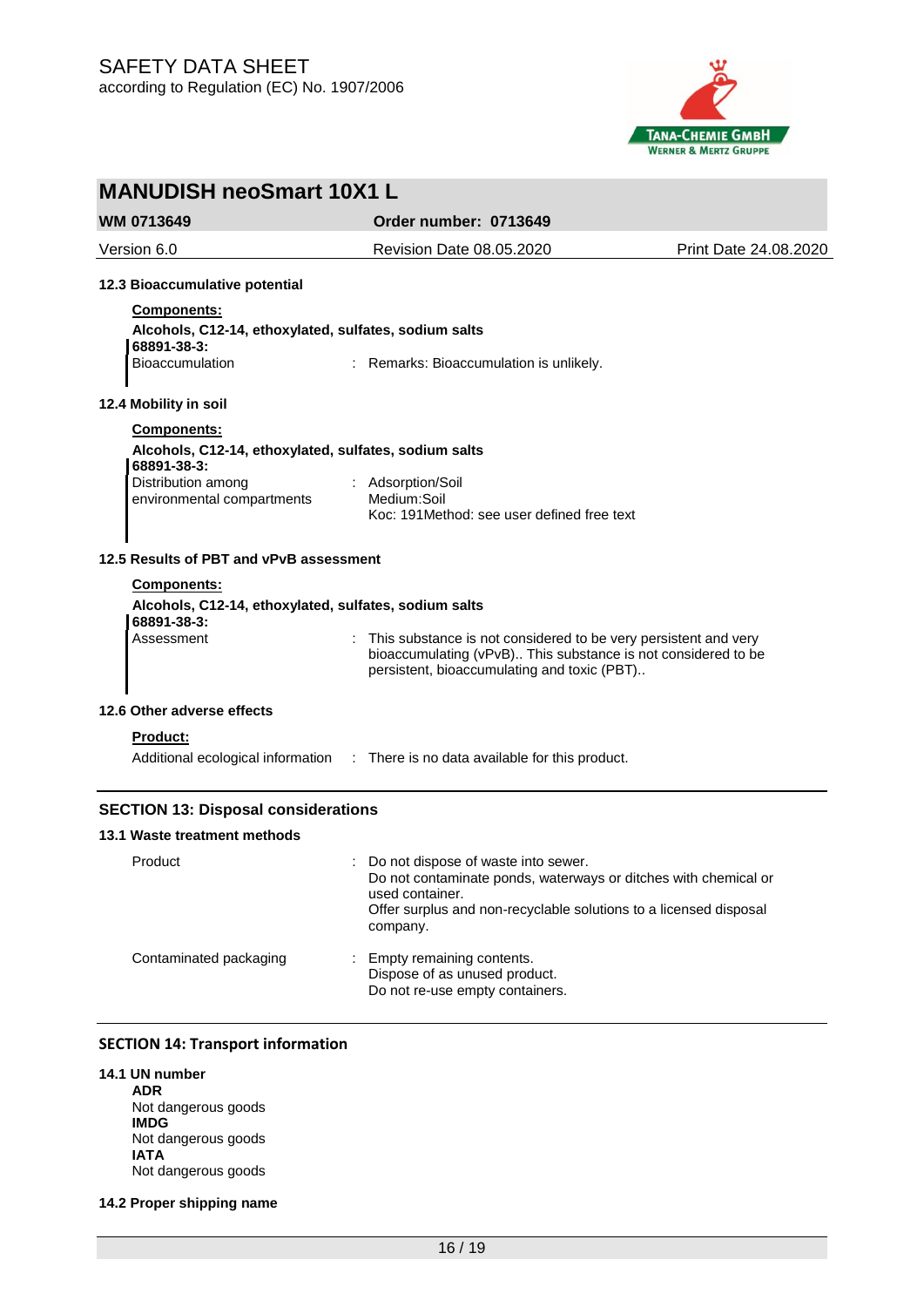

**WM 0713649 Order number: 0713649**

Version 6.0 Revision Date 08.05.2020 Print Date 24.08.2020

Not regulated as a dangerous good

## **14.3 Transport hazard class**

**ADR** Not dangerous goods **IMDG** Not dangerous goods **IATA** Not dangerous goods

#### **14.4 Packing group**

**ADR** Not dangerous goods **IMDG** Not dangerous goods **IATA** Not dangerous goods

### **14.5 Environmental hazards**

**ADR** Not dangerous goods **IMDG** Not regulated as a dangerous good **IATA** Not dangerous goods

## **14.6 Special precautions for user**

Remarks : Not classified as dangerous in the meaning of transport regulations.

For personal protection see section 8.

### **14.7 Transport in bulk according to Annex II of MARPOL 73/78 and the IBC Code** Not applicable for product as supplied.

#### **SECTION 15: Regulatory information**

#### **15.1 Safety, health and environmental regulations/legislation specific for the substance or mixture**

| Regulation (EC) No 649/2012 of the European Parliament and<br>the Council concerning the export and import of dangerous<br>chemicals                                                          |                                                                                                                                                                                                                      | $:$ Not applicable                                                                |
|-----------------------------------------------------------------------------------------------------------------------------------------------------------------------------------------------|----------------------------------------------------------------------------------------------------------------------------------------------------------------------------------------------------------------------|-----------------------------------------------------------------------------------|
| REACH - Restrictions on the manufacture, placing on the<br>market and use of certain dangerous substances, preparations<br>and articles (Annex XVII)                                          |                                                                                                                                                                                                                      | : See Annex XVII to Regulation (EC) no<br>1907/2006 for Conditions of restriction |
| Seveso III: Directive 2012/18/EU<br>of the European Parliament and of<br>the Council on the control of<br>major-accident hazards involving<br>dangerous substances.<br>TA Luft List (Germany) | Not applicable<br>÷<br>: Total dust: Not applicable<br>Inorganic substances in powdered form: Not applicable<br>0.02%<br>: Organic Substances: : portionClass 1: 0,99 %<br>: Carcinogenic substances: Not applicable | Inorganic substances in vapour or gaseous form: : portionClass 3:                 |
|                                                                                                                                                                                               | Mutagenic: Not applicable                                                                                                                                                                                            |                                                                                   |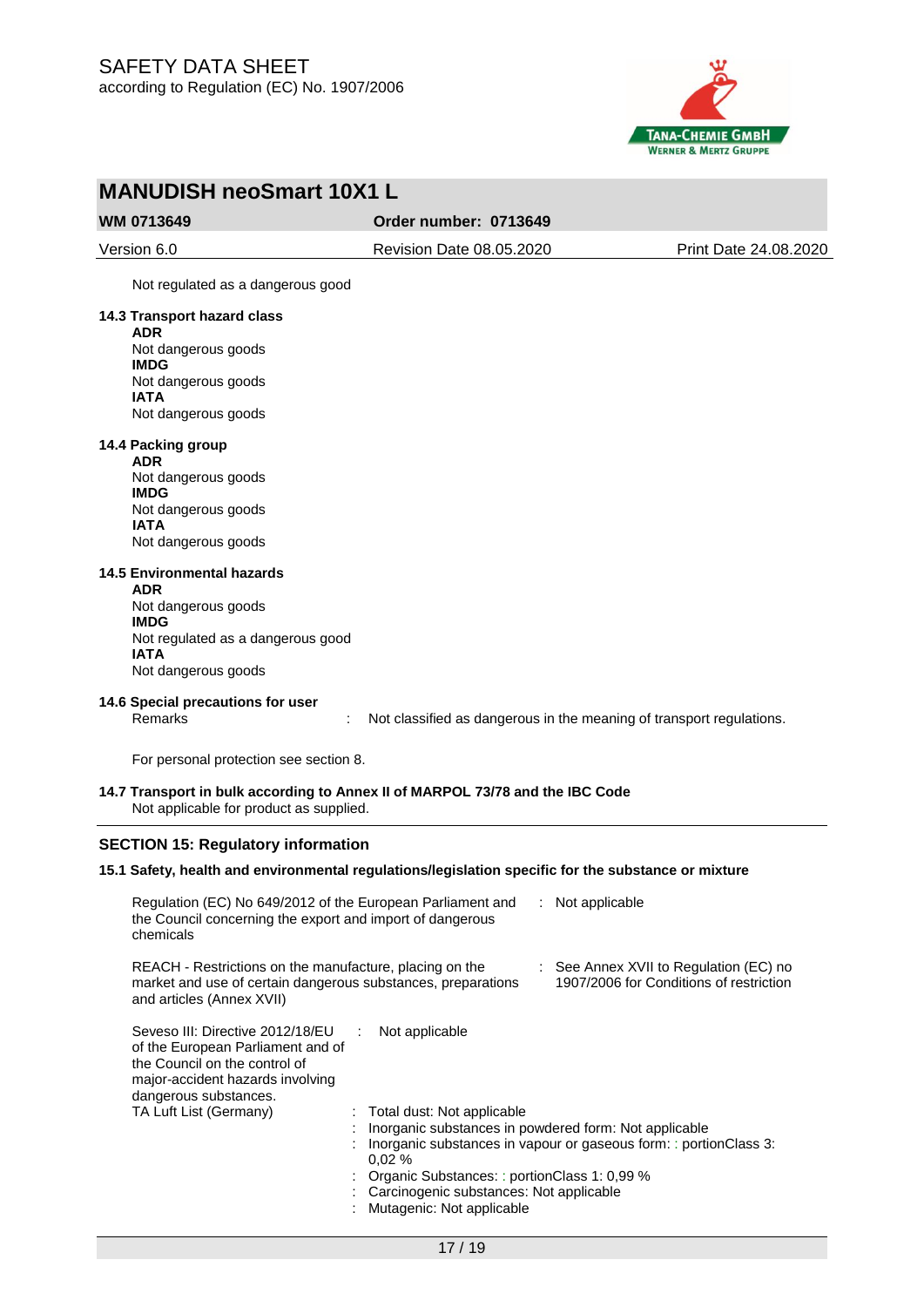

| <b>MANUDISH neoSmart 10X1 L</b>                   |  |                                                                                                                                                                                                                                          |                       |  |
|---------------------------------------------------|--|------------------------------------------------------------------------------------------------------------------------------------------------------------------------------------------------------------------------------------------|-----------------------|--|
| WM 0713649                                        |  | Order number: 0713649                                                                                                                                                                                                                    |                       |  |
| Version 6.0                                       |  | Revision Date 08.05.2020                                                                                                                                                                                                                 | Print Date 24.08.2020 |  |
|                                                   |  | : Toxic to reproduction: Not applicable                                                                                                                                                                                                  |                       |  |
| Volatile organic compounds<br>(VOC) content       |  | Directive 2010/75/EU of 24 November 2010 on industrial emissions<br>(integrated pollution prevention and control)<br>Update: Percent volatile: 0,34 %<br>$21,42$ g/l<br>VOC content excluding water                                      |                       |  |
| Volatile organic compounds<br>(VOC) content       |  | Directive 2010/75/EU of 24 November 2010 on industrial emissions<br>(integrated pollution prevention and control)<br>Update: Percent volatile: 0,34 %<br>$3,5$ g/l<br>VOC content valid only for coating materials used on wood surfaces |                       |  |
| according to Detergents<br>Regulation EC 648/2004 |  | : 5 - <15% Anionic surfactants, <5% Amphoteric surfactants, Non-ionic<br>surfactants, LACTIC ACID                                                                                                                                        |                       |  |
| GISBAU (D)                                        |  | : GU 30                                                                                                                                                                                                                                  |                       |  |

#### **15.2 Chemical safety assessment**

## **SECTION 16: Other information**

**Full text of H-Statements**

| H <sub>315</sub> | Causes skin irritation.                            |
|------------------|----------------------------------------------------|
| H318             | Causes serious eye damage.                         |
| H412             | Harmful to aquatic life with long lasting effects. |

#### **Further information**

Items where changes have been made to the previous version are highlighted in the body of this document by two vertical lines.

| Classification procedure: | H <sub>319</sub> | On basis of test data. |
|---------------------------|------------------|------------------------|
|---------------------------|------------------|------------------------|

ADN - European Agreement concerning the International Carriage of Dangerous Goods by Inland Waterways; ADR - European Agreement concerning the International Carriage of Dangerous Goods by Road; AICS - Australian Inventory of Chemical Substances; ASTM - American Society for the Testing of Materials; bw - Body weight; CLP - Classification Labelling Packaging Regulation; Regulation (EC) No 1272/2008; CMR - Carcinogen, Mutagen or Reproductive Toxicant; DIN - Standard of the German Institute for Standardisation; DSL - Domestic Substances List (Canada); ECHA - European Chemicals Agency; EC-Number - European Community number; ECx - Concentration associated with x% response; ELx - Loading rate associated with x% response; EmS - Emergency Schedule; ENCS - Existing and New Chemical Substances (Japan); ErCx - Concentration associated with x% growth rate response; GHS - Globally Harmonized System; GLP - Good Laboratory Practice; IARC - International Agency for Research on Cancer; IATA - International Air Transport Association; IBC - International Code for the Construction and Equipment of Ships carrying Dangerous Chemicals in Bulk; IC50 - Half maximal inhibitory concentration; ICAO - International Civil Aviation Organization; IECSC - Inventory of Existing Chemical Substances in China; IMDG - International Maritime Dangerous Goods; IMO - International Maritime Organization; ISHL - Industrial Safety and Health Law (Japan); ISO - International Organisation for Standardization; KECI - Korea Existing Chemicals Inventory; LC50 - Lethal Concentration to 50 % of a test population; LD50 - Lethal Dose to 50% of a test population (Median Lethal Dose); MARPOL -